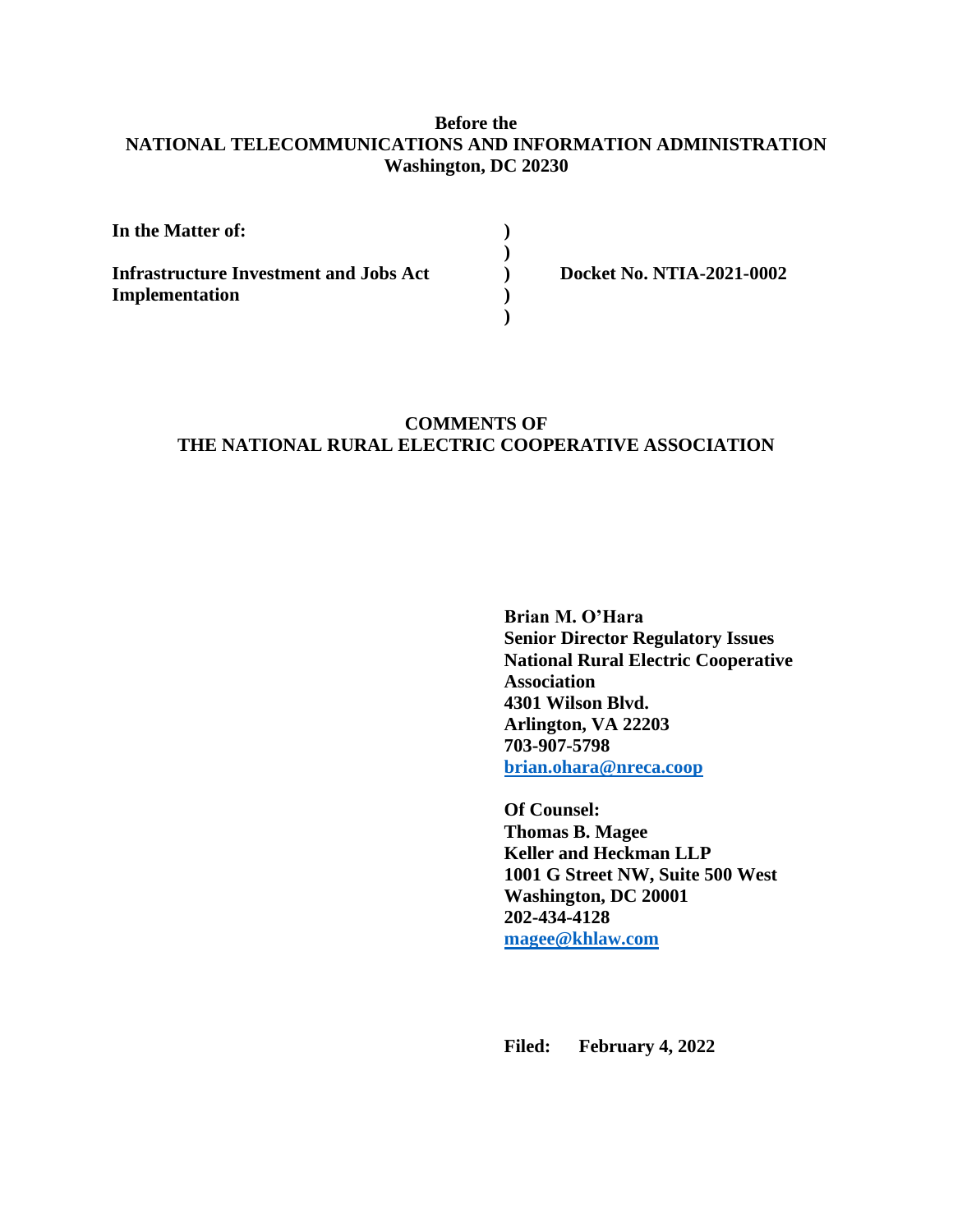# **TABLE OF CONTENTS**

| I.  |                 |                                                                                                                                                          |  |  |  |
|-----|-----------------|----------------------------------------------------------------------------------------------------------------------------------------------------------|--|--|--|
|     | A.<br><b>B.</b> | <b>Electric Cooperatives Are Deeply Committed to Promoting</b>                                                                                           |  |  |  |
| II. |                 |                                                                                                                                                          |  |  |  |
|     | A.              | How NTIA Can Most Effectively Make Broadband Available To All                                                                                            |  |  |  |
|     | 1.              | Funding should be prioritized for electric cooperatives and other nonprofit                                                                              |  |  |  |
|     | 2.              |                                                                                                                                                          |  |  |  |
|     | 3.              | Electric easements and ROWs should be improved to better leverage existing                                                                               |  |  |  |
|     | <b>B.</b>       |                                                                                                                                                          |  |  |  |
|     | 1.              | NTIA should grant each state the flexibility to meet its particular                                                                                      |  |  |  |
|     | C.              | How NTIA Can Ensure Success for the \$42.45 Billion Broadband                                                                                            |  |  |  |
|     | 1.              | To meet current and future needs, broadband networks must be fixed<br>terrestrial broadband networks with 100/100 Mbps capabilities 12                   |  |  |  |
|     | 2.              | To avoid anticompetitive behavior, NTIA should prioritize locations without<br>"actual" wireline broadband service, as opposed to "advertised" broadband |  |  |  |
|     | 3.              | NTIA should prioritize funding for "high-cost areas" similar to USDA                                                                                     |  |  |  |
|     | 4.              | Cybersecurity and commercial uses (broadly defined) should be eligible for                                                                               |  |  |  |
|     | 5.              | BEAD funding should be made available for middle-mile projects 19                                                                                        |  |  |  |
|     | 6.              |                                                                                                                                                          |  |  |  |
|     | 7.              | The mandatory low-cost option should be available in the providers' service                                                                              |  |  |  |
|     | 8.              |                                                                                                                                                          |  |  |  |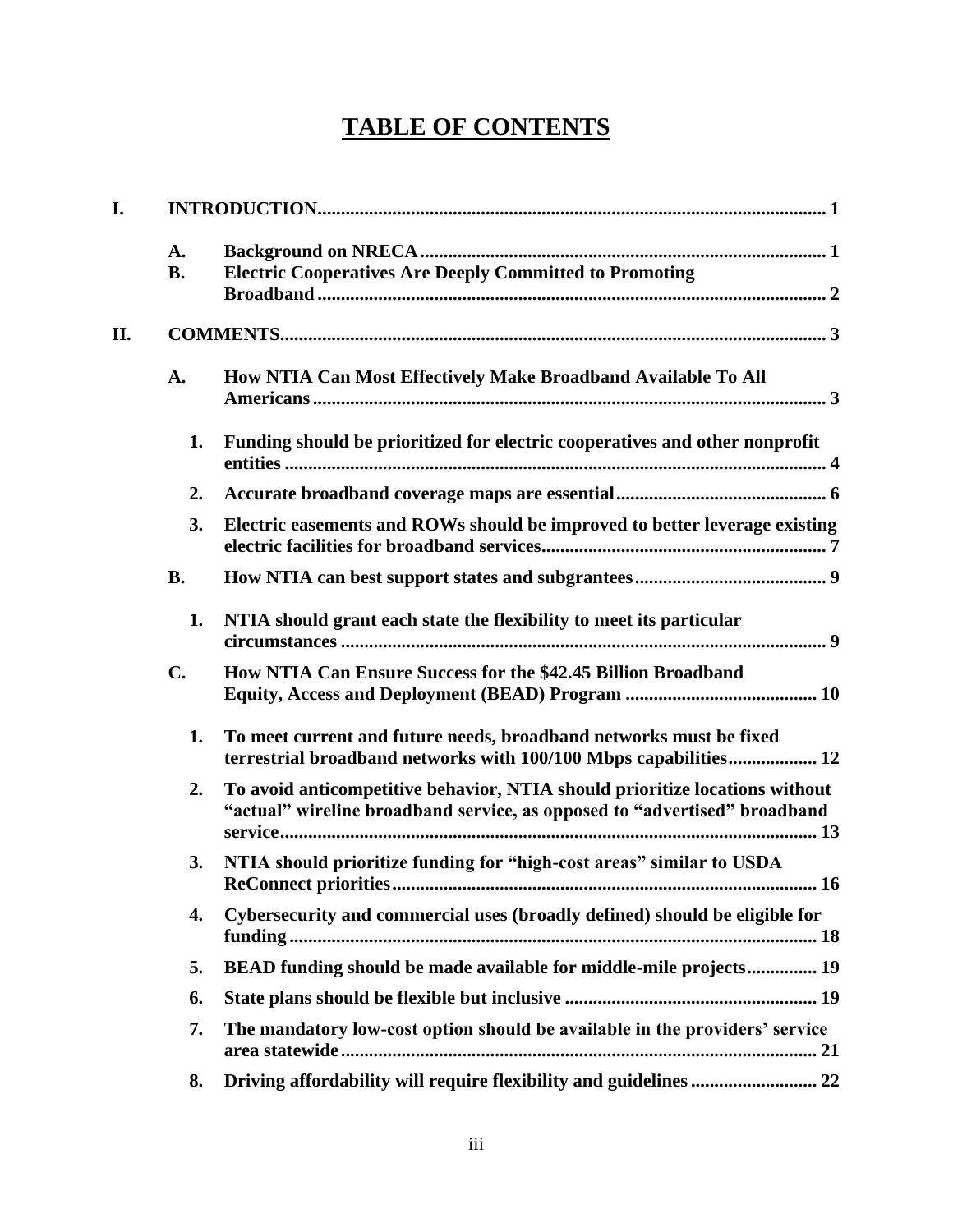|     | D.        | Input and Recommendations for the \$2.75 Billion Digital Equity Act                                                                                    |    |
|-----|-----------|--------------------------------------------------------------------------------------------------------------------------------------------------------|----|
|     | 1.        | States should include hands-on internet access training to address digital                                                                             |    |
|     | Е.        | Input and Recommendations for the \$1 Billion Middle Mile                                                                                              |    |
|     | 1.        | Middle-mile funding priority should be given to rural areas, to areas that<br>lack middle-mile capacity, and to providers willing to serve communities | 26 |
|     | 2.        | Middle-mile providers should be encouraged, if not required, to allow                                                                                  |    |
|     | <b>3.</b> | NTIA should leverage existing facilities and access to poles, conduits and                                                                             | 28 |
| HL. |           |                                                                                                                                                        | 29 |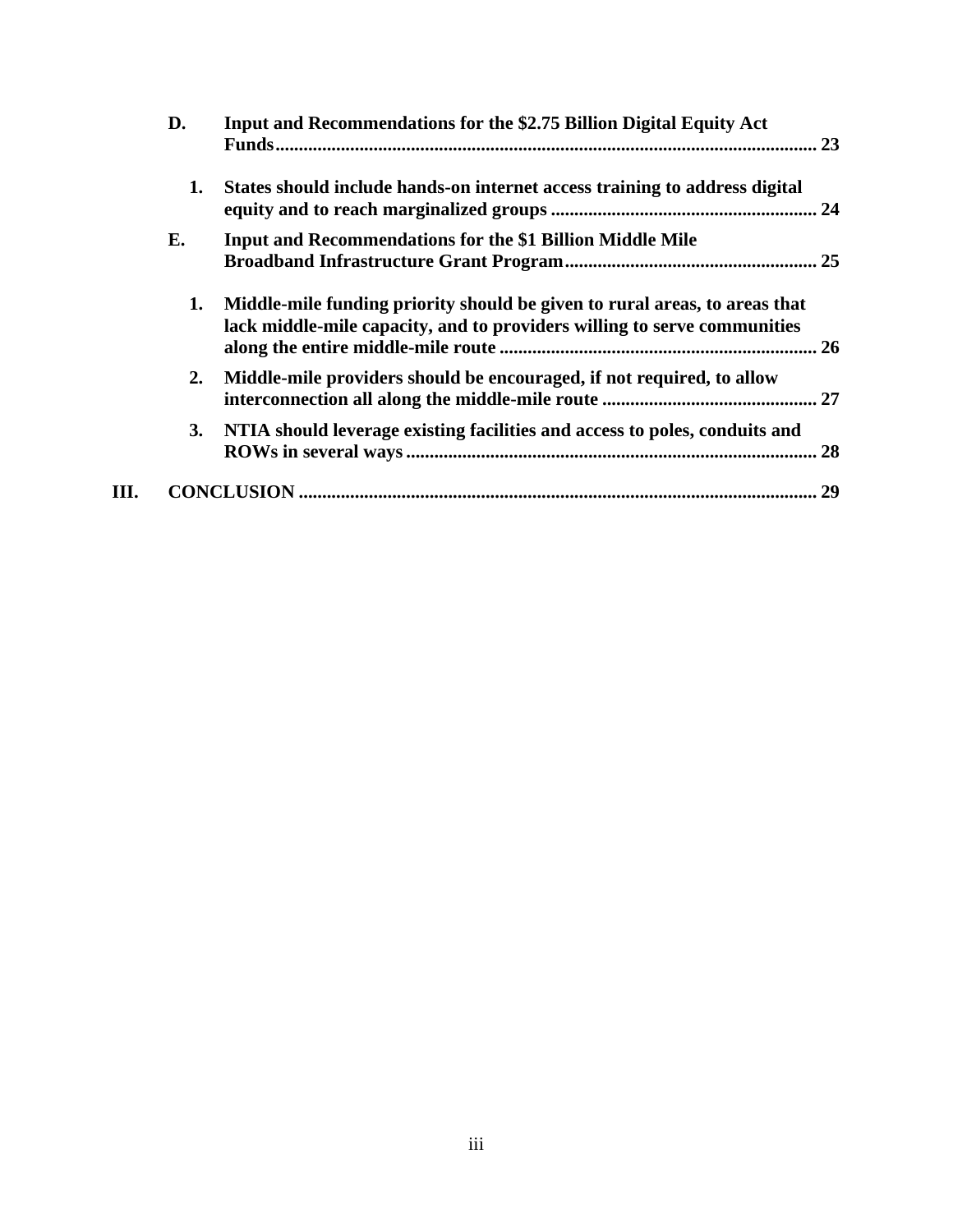# **Before the NATIONAL TELECOMMUNICATIONS AND INFORMATION ADMINISTRATION Washington, DC 20230**

| In the Matter of:                             |                                  |
|-----------------------------------------------|----------------------------------|
| <b>Infrastructure Investment and Jobs Act</b> | <b>Docket No. NTIA-2021-0002</b> |
| Implementation                                |                                  |
|                                               |                                  |

# **COMMENTS OF THE NATIONAL RURAL ELECTRIC COOPERATIVE ASSOCIATION**

The National Rural Electric Cooperative Association ("NRECA") hereby submits these Comments in response to the Notice and Request for Comment ("Notice") in the abovecaptioned docket, $\frac{1}{2}$  seeking input and recommendations for consideration by the National Telecommunications and Information Administration ("NTIA") in the development of broadband programs established by the Infrastructure Investment and Jobs Act ("Bipartisan Infrastructure Law").<sup>2</sup>

# **I. INTRODUCTION**

## **A. Background on NRECA**

NRECA is the national service organization for more than 900 not-for-profit rural electric cooperatives that provide electric energy to approximately 42 million people in 48 states, or approximately 12 percent of electric customers. Rural electric cooperatives serve 88% of the counties of the United States, including 327 of the nation's 353 "persistent poverty counties,"

<sup>1</sup> *Infrastructure Investment and Jobs Act Implementation*, Docket No. NTIA-2021-0002, Notice and Request for Comment (Jan. 10, 2022) ("Notice").

<sup>&</sup>lt;sup>2</sup> Infrastructure Investment and Jobs Act, H.R. 3684, 117<sup>th</sup> Congress, *available at* <https://www.govinfo.gov/content/pkg/BILLS-117hr3684enr/pdf/BILLS-117hr3684enr.pdf> ("Bipartisan Infrastructure Law").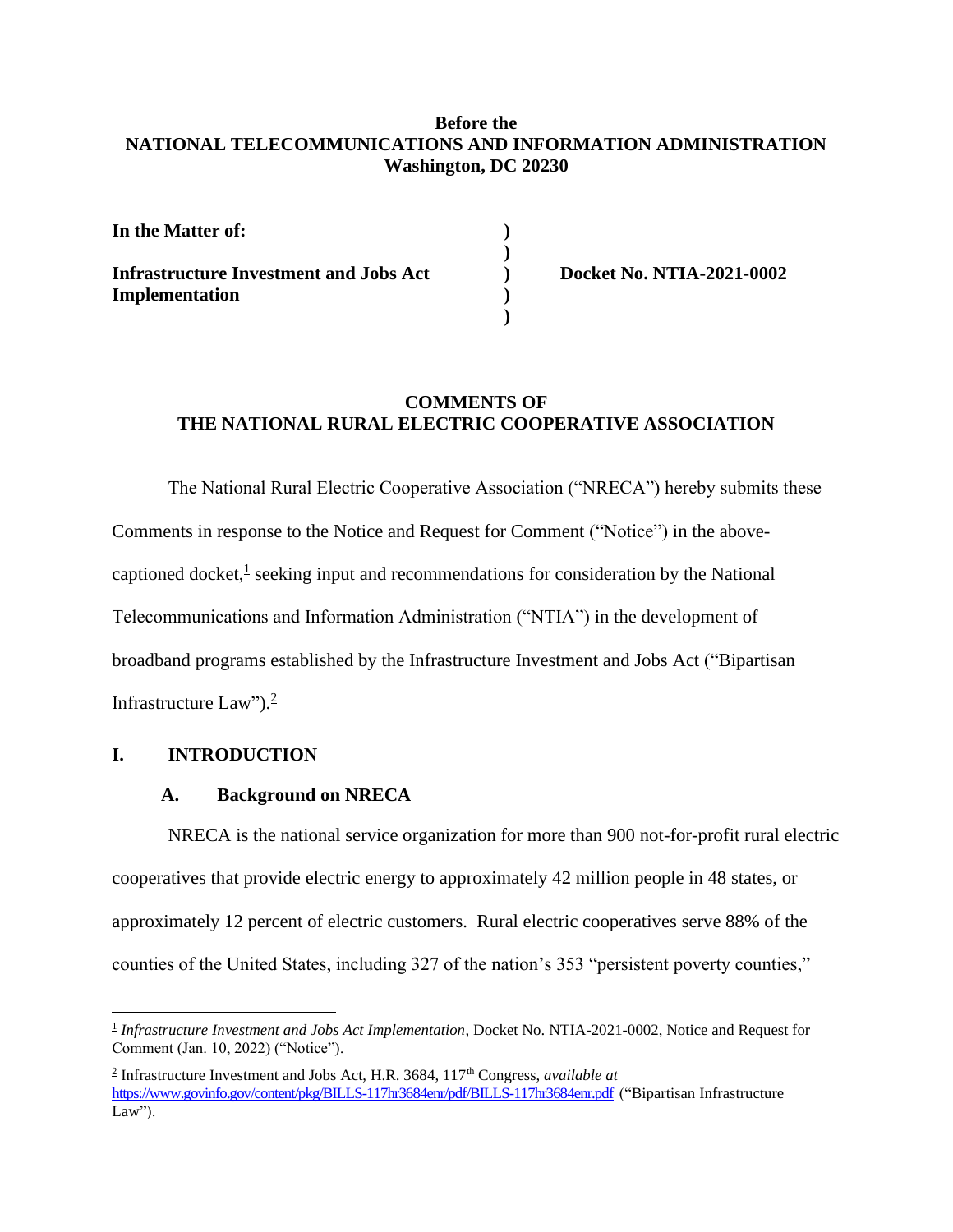which is 93% of these persistent poverty counties. Of the 42 million Americans served by cooperatives, an estimated four million live in persistent poverty counties.

Rural electric cooperatives were formed to provide safe, reliable electric service to their member-owners at the lowest reasonable cost. They are dedicated to improving the communities in which they serve, and the management and staff of rural electric cooperatives are active in rural economic development efforts. Electric cooperatives are private, not-for-profit entities that are owned and governed by the members to whom they deliver electricity. Electric cooperatives are democratically governed and operate according to the seven Cooperative Principles.<sup>3</sup>

#### **B. Electric Cooperatives Are Deeply Committed to Promoting Broadband**

NRECA and its members are deeply committed to promoting the deployment of advanced telecommunications capabilities within the rural communities and areas in which electric cooperatives provide electric service. About 200 NRECA members provide fixed broadband service today, deploying fiber-based, fixed wireless or combined fiber and fixed wireless technologies. Thirty-two (32) rural electric cooperatives won bids in the Connect America Phase II auction, securing \$254,720,764.50 over ten years in 15 states to bring broadband to 86,716 locations. One hundred and fifteen (115) electric cooperatives won RDOF bids securing more than \$1.1 billion dollars over ten years to deploy broadband to over 616,000 locations in 27 states. In the first two rounds of the USDA Rural eConnectivity Program (the "ReConnect Program"), twenty-seven (27) cooperatives won more than \$270 million in 21 states. NRECA estimates that another 100 or so are currently exploring the feasibility of providing broadband, either on their own or through partnerships. Many more are exploring

<sup>&</sup>lt;sup>3</sup> The seven Cooperative Principles are: Voluntary and Open Membership, Democratic Member Control, Members' Economic Participation, Autonomy and Independence, Education, Training, and Information, Cooperation Among Cooperatives, and Concern for Community.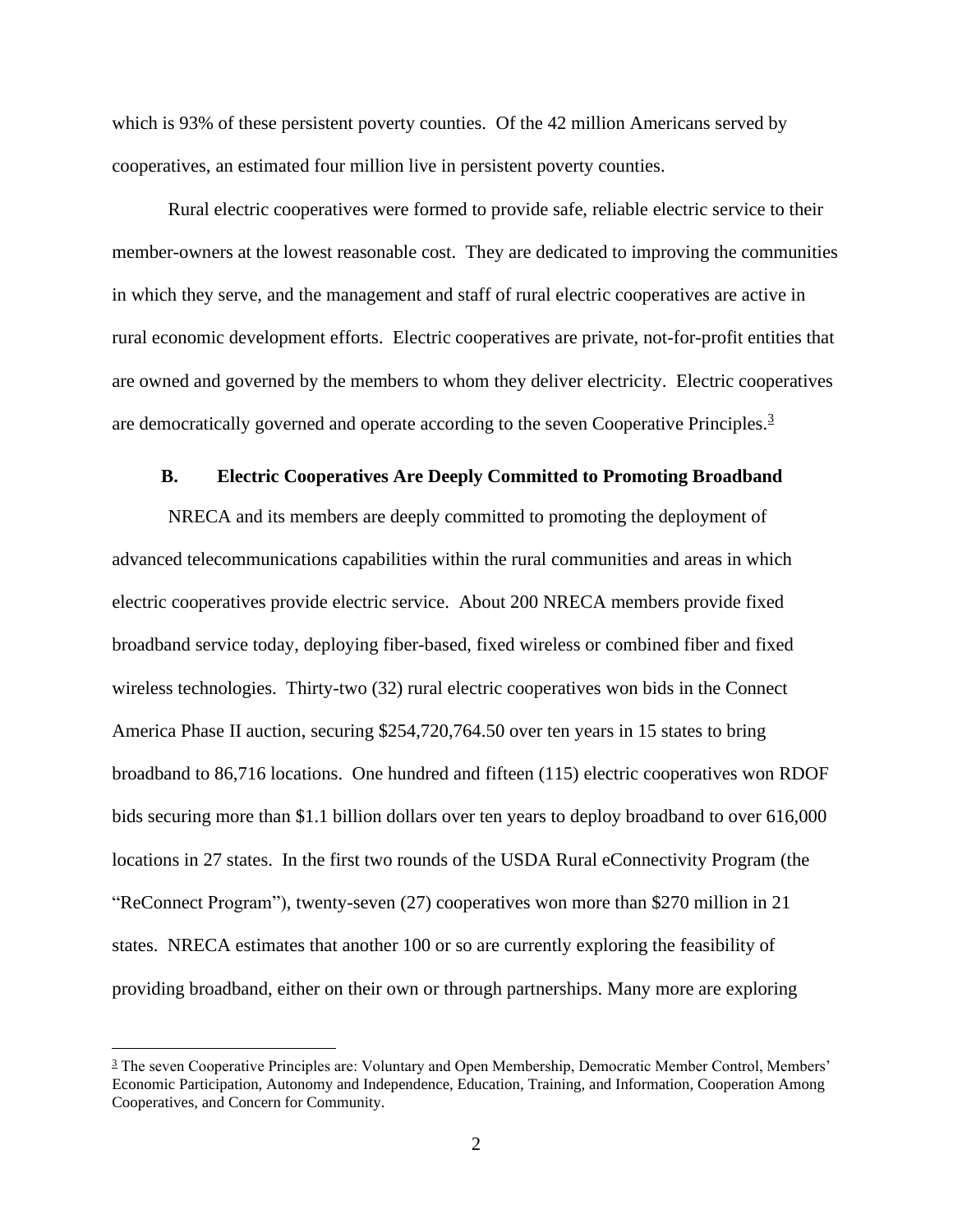ways they can assist other providers in deploying vital broadband service to their unserved and underserved communities.

Prior to adoption of the Bipartisan Infrastructure Law, NRECA members took meaningful steps to support rural area households to remain connected to the internet during the first wave of the COVID-19 pandemic. NRECA members providing broadband services maintained broadband service to customers despite lack of payment, waived late fees because of economic distress, and opened Wi-Fi hotspots to those in need. NRECA member broadband providers went a step further to increase their customers' internet speeds without charge. $4$ 

For these and other important reasons, NRECA is thankful for the opportunity to provide input and recommendations to assist NTIA in implementing the broadband portions of the Bipartisan Infrastructure Law. NRECA applauds NTIA for the timely release of the Notice and commencement of the important process of implementing this historic, vitally important, and hugely beneficial legislation.

#### **II. COMMENTS**

## **A. How NTIA Can Most Effectively Make Broadband Available To All Americans**

NRECA's input and recommendations for how NTIA can most effectively make

broadband available to all Americans is responsive to the following Questions from the Notice:

- Question #1: What are the most important steps NTIA can take to ensure that the Bipartisan Infrastructure Law's broadband programs meet their goals with respect to access, adoption, affordability, digital equity, and digital inclusion?
- Question #7: How can NTIA ensure that all potential subrecipients, including small and medium providers, cooperatives, non-profits, municipalities, electric utilities, and

<sup>4</sup> *See* Cathy Cash, *Co-op Broadband Providers Pledge to Sustain Low-Income Service as Pandemic Hardships Increase*, NRECA, [https://www.electric.coop/co-op-broadband-providers-pledge-to-sustain-low-income-service](https://www.electric.coop/co-op-broadband-providers-pledge-to-sustain-low-income-service-coronavirus-pandemic-hardships-increase/)[coronavirus-pandemic-hardships-increase/](https://www.electric.coop/co-op-broadband-providers-pledge-to-sustain-low-income-service-coronavirus-pandemic-hardships-increase/) (Mar. 25, 2020).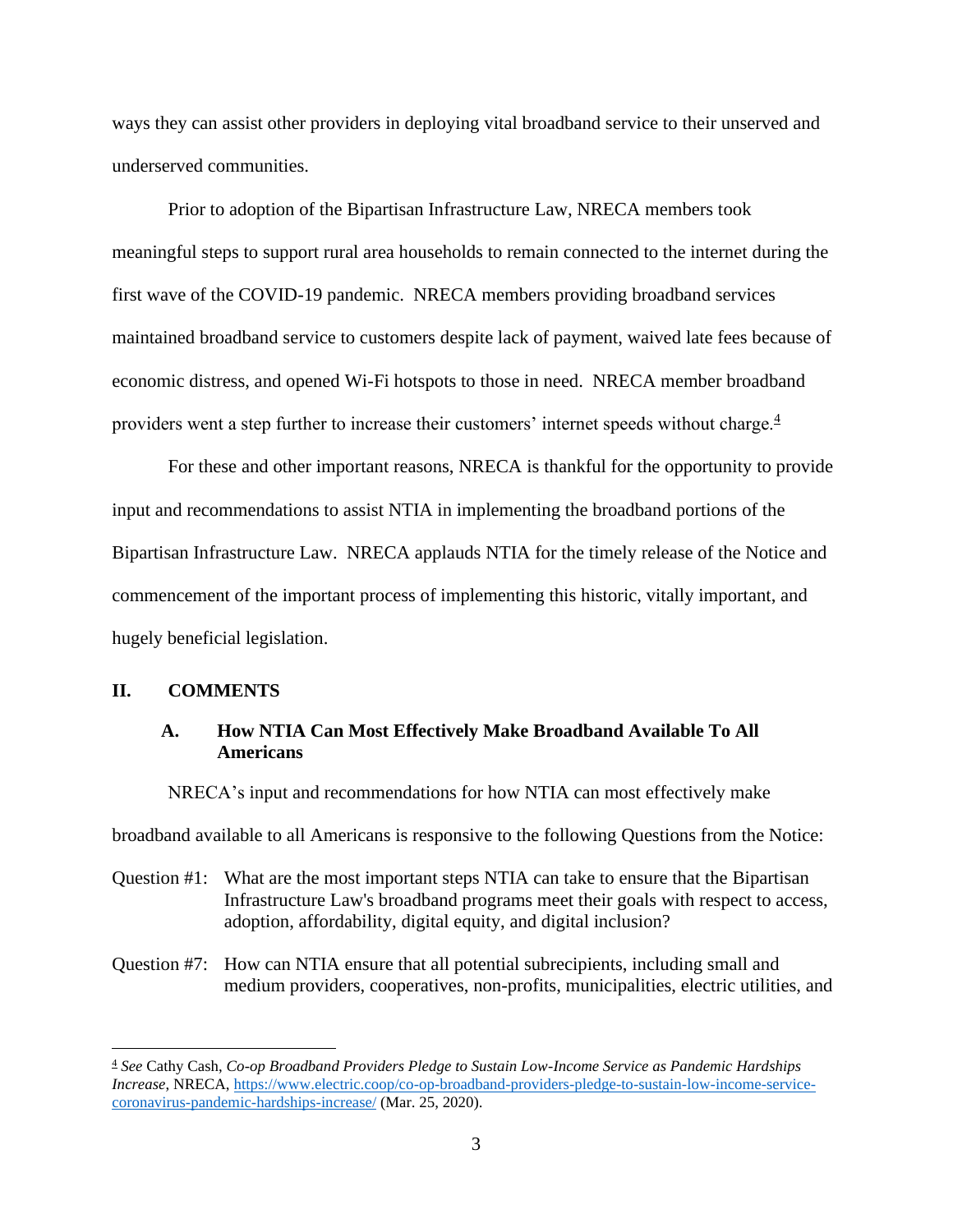larger for-profit companies alike have meaningful and robust opportunities to partner and compete for funding under the programs?

Question #8: States and regions across the country face a variety of barriers to achieving the goal of universal, affordable, reliable, high-speed broadband and broadband needs, which vary from place to place. These challenges range from economic and financial circumstances to unique geographic conditions, topologies, or other challenges that will impact the likelihood of success of this program. In implementing the Bipartisan Infrastructure Law's broadband programs, how can NTIA best address such circumstances?

## **1. Funding should be prioritized for electric cooperatives and other nonprofit entities**

Consistent with the longstanding commitment of electric cooperatives to rural economic development and to the communities they serve, 200 of NRECA's nonprofit electric cooperative members already provide vital fixed broadband service today, another 100 are exploring the feasibility of providing broadband, and many more are assisting other providers in deploying broadband service to their unserved and underserved communities.

Electric cooperatives are taking the lead in providing vital broadband services to their unserved and underserved communities today just as they took the lead in the 1930s to provide vital electricity service to their rural communities when no one else would. This longstanding historic commitment to rural communities makes it no wonder why electric cooperatives have already been successful, and will continue to be successful, in providing broadband services to their rural members. The hard won and longstanding trust between electric cooperatives and their member-owners has enabled cooperatives to again succeed in bringing a vital service to areas that were previously underserved. And the quality of that broadband service is cutting edge, as many coops now provide symmetrical gigabit service, and the often the lowest speed they offer is 100/100 Mbps.

4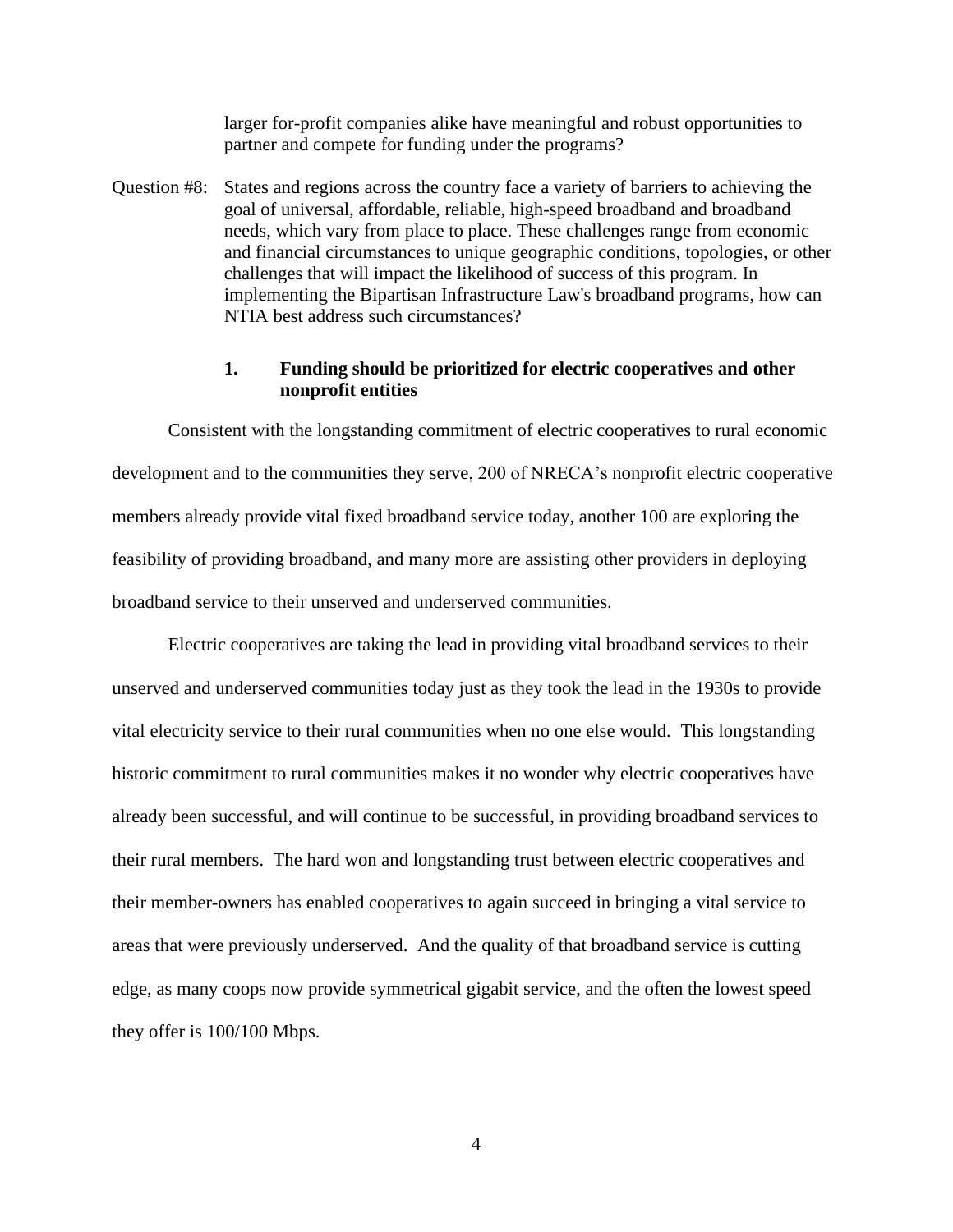Community-based providers like electric cooperatives can successfully provide robust broadband deployment to their rural, high-cost communities because they are willing to take on longer return on investment time frames. This is made possible by their focus on serving their member owners and community rather than turning a quick profit. They live and work in the communities they serve – if there is a problem, they hear about it at church, or the PTA meeting, or at the grocery store. Significantly, that kind of customer interaction cannot be matched by distant large, for-profit providers that are based many states away and usually have little to no presence in rural communities.

Because of this this longstanding commitment to serving rural America, the longstanding trust between electric cooperatives and their member-owners, and the remarkable initiative and success cooperatives have had to date in delivering broadband to unserved communities, NRECA respectfully submits that one of the most important steps NTIA can take to ensure that the Bipartisan Infrastructure Law's broadband programs meet their goals is to make funding for nonprofit electric cooperatives a priority, along with funding for other nonprofit and community based organizations.

Such priority funding for cooperatives and other nonprofits is consistent with the U.S. Treasury Department's recent encouragement that recipients of State and Local Fiscal Recovery Funds under the American Rescue Plan Act give such entities priority. As explained by the Treasury Department, cooperatives and nonprofits are less guided by profits, more committed to serving entire communities, and otherwise can be critical for deploying broadband:

> The final rule maintains the interim final rule's encouragement for recipients to prioritize support for broadband networks owned, operated by, or affiliated with local governments, nonprofits, and cooperatives, given that these networks have less pressure to generate profits and a commitment to serve entire communities. This encouragement provides flexibility for recipients to select

> > 5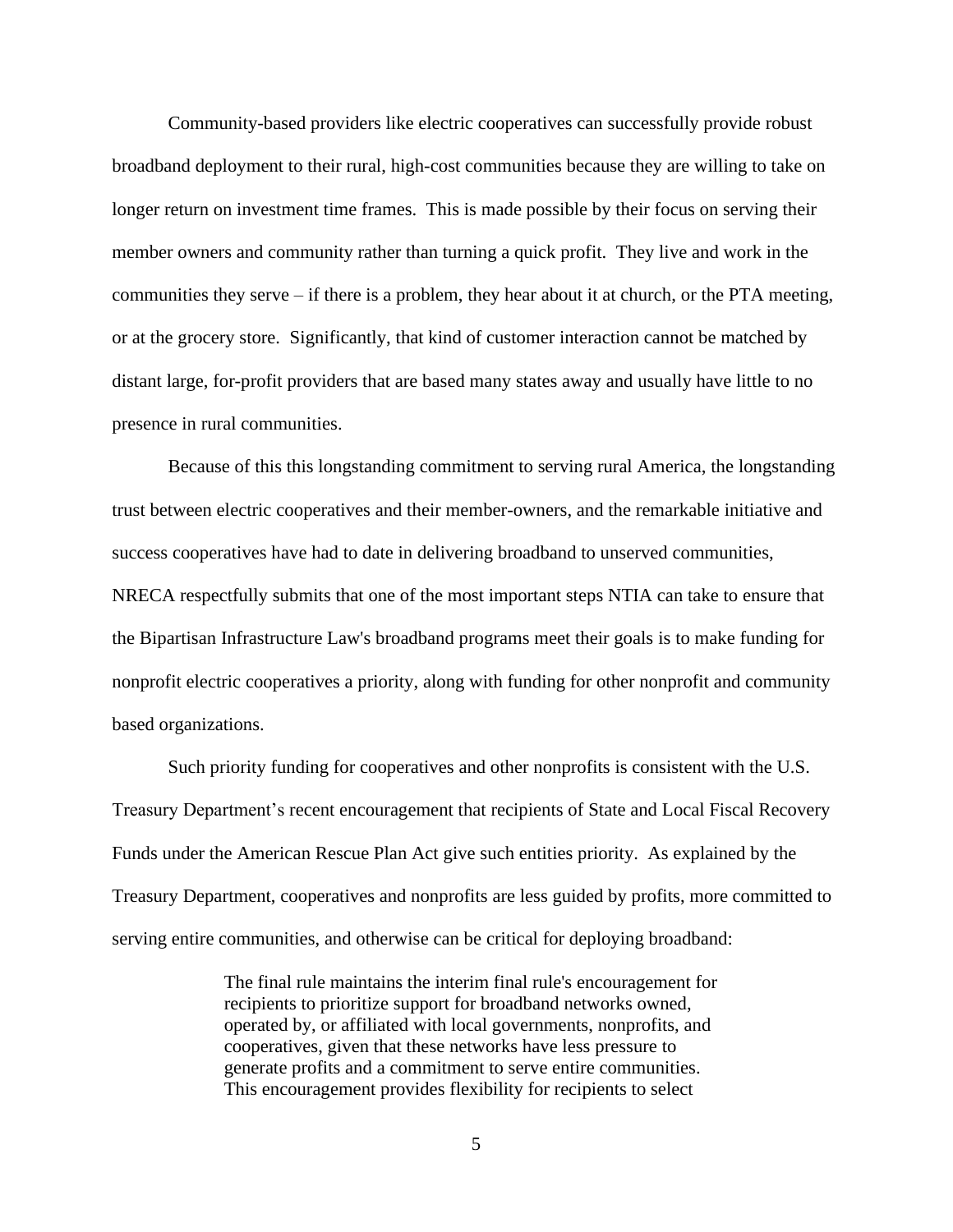providers that best fit their needs, while noting the critical role that networks owned, operated, or affiliated with local governments and community organizations can play in providing sufficient coverage, affordable access, or increased competition in the broadband sector.<sup>5</sup>

Such priority funding for cooperatives and other nonprofits is also consistent with the U.S. Department of Agriculture's funding for the Round Three ReConnect Program, which provides additional scoring points to applications from cooperatives, nonprofits and local governments, which USDA recognized all lack a profit motive.<sup>6</sup>

#### **2. Accurate broadband coverage maps are essential**

Award of any BEAD funds is contingent on the Federal Communications Commission ("FCC") completing its ongoing work to improve broadband data collection and mapping. NRECA fully supports these efforts but is concerned that these new maps may not be the panacea many expect. The input that the FCC appears to rely on from incumbent carriers for its broadband mapping efforts are the carriers' "advertised" speeds instead of their "actual" speeds. Communicating advertised speeds instead of actual speeds enables these incumbent carriers to prevent funding for potential competitors, but leaves huge areas of the country with substandard broadband service. What is needed instead of "advertisements" is confirmable testing of minimum speeds. Entities that provide newer, fiber-based services are better able to achieve broadband capacity speeds than many legacy telephone and cable companies which still use copper or coaxial cable to provide their signals, especially in the rural areas. It is difficult to maintain broadband speeds as you move away from power sources, and so testing must be

 $5$  U.S. Department of the Treasury, Coronavirus State and Local Fiscal Recovery Funds, Final Rule, RIN 1505-AC77, at p. 310 (rel. Jan. 6, 2022), available at: [SLFRF-Final-Rule.pdf \(treasury.gov\).](https://home.treasury.gov/system/files/136/SLFRF-Final-Rule.pdf) ("Treasury Department SLFRF Final Rule").

 $6$  Department of Agriculture, Funding Opportunity Announcement for ReConnect Program Round Three (Oct. 25, 2021): [2021-23128.pdf \(federalregister.gov\).](https://public-inspection.federalregister.gov/2021-23128.pdf)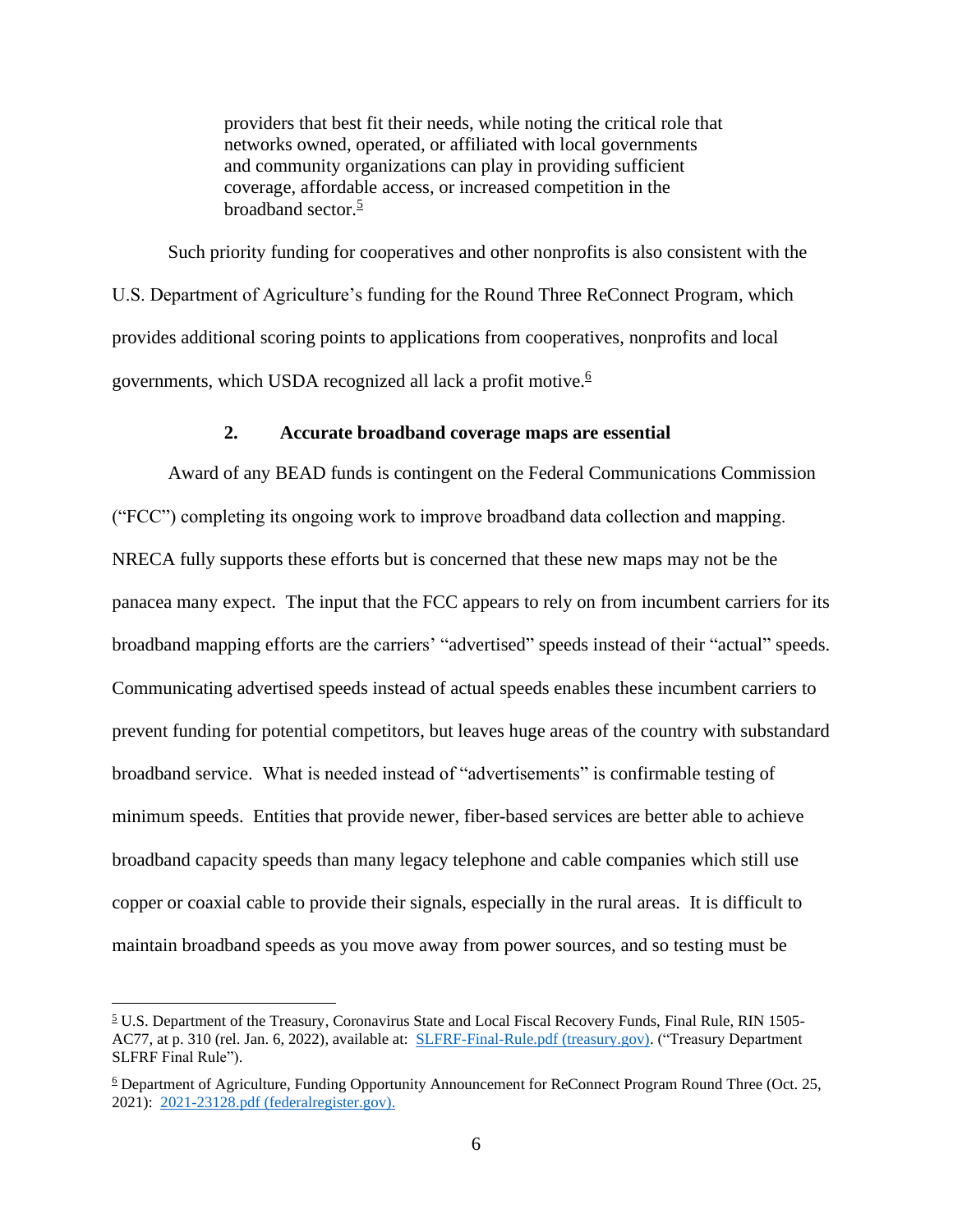performed over a wide area at reasonable usage periods, instead of allowing incumbents to test two or three spots close to their Digital-Subscriber-Line-Access-Multiplexer (DSLAM) or amplifier on a low usage time of day to "verify" that everyone is getting whatever speeds are being "advertised." The reality instead is that 1000 feet down the line and beyond such broadband speeds are not even close to those advertised.

## **3. Electric easements and ROWs should be improved to better leverage existing electric facilities for broadband services**

Electric utilities hold existing easements and rights-of-way ("ROW") which cover electric facilities and service. Running fiber solely to support electric operations requires minimal effort and typically is covered as an electric facility. However, existing easements and ROW might not cover commercial broadband service (retail or wholesale) when it is transmitted across that same fiber, whether by an electric cooperative retail broadband provider itself or by some other third party retail provider leasing fiber capacity.

Similar easement and ROW issues exist for utilities and others attempting to install and maintain middle-mile broadband facilities. In addition, existing transmission (as opposed to local distribution) rights-of-way often do not allow the ROW holder to bury facilities. Expanding such ROWs/easements to allow for the burying of broadband facilities could reduce regulatory approvals, expanding the options for middle mile routes and speeding broadband deployment.

To address these concerns, NTIA should encourage States to include in their state plans the adoption of laws expanding electric easements and ROW to include broadband. Absent relief, the time and cost of a cooperative to renegotiate new easements and ROWs with each

7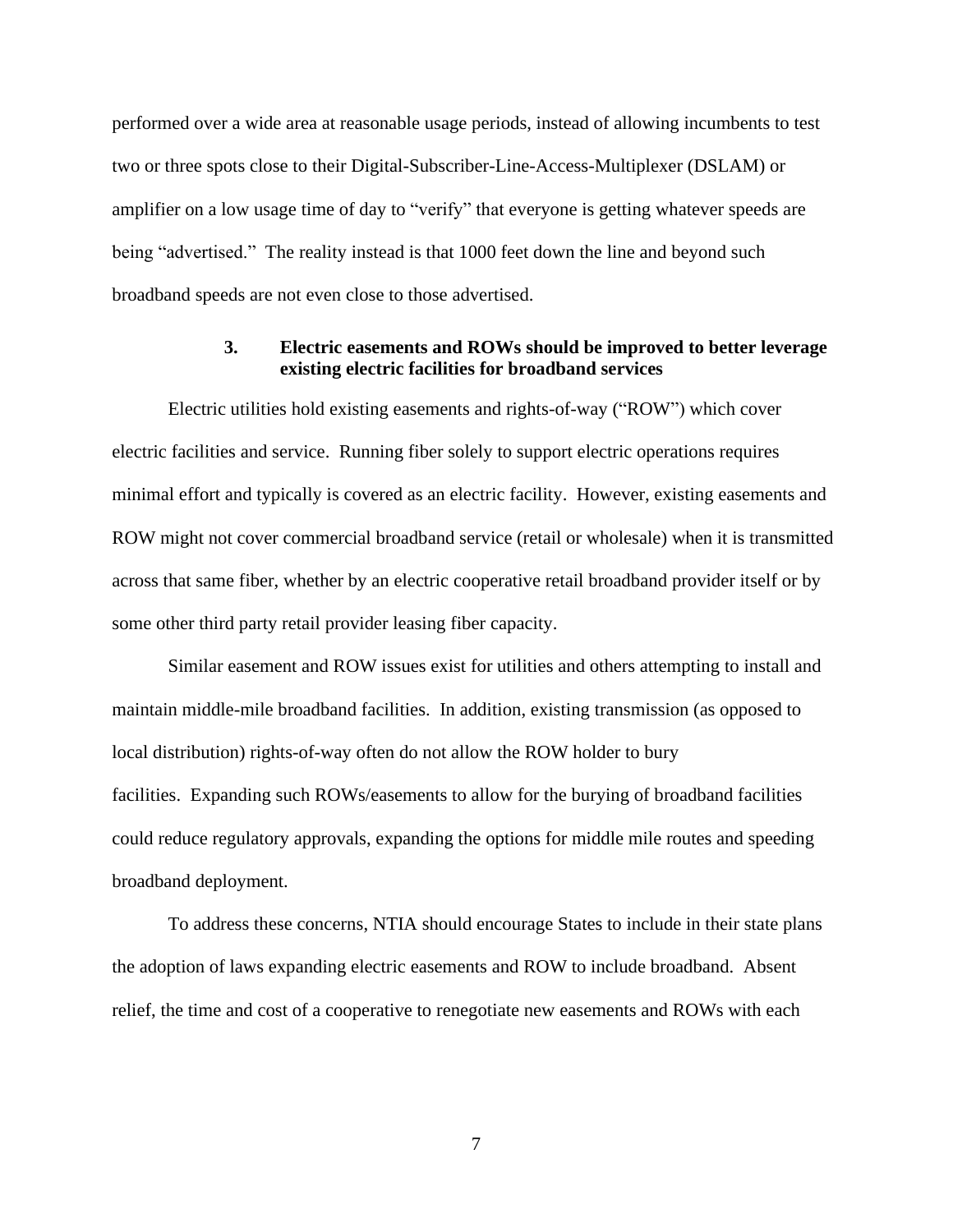existing locality and landowner would take years and be cost prohibitive.<sup> $7$ </sup> To date, about 18 states have adopted such laws to make easements and ROW more compatible with broadband expansion, but issues remain in the others. NTIA can help drive relief in this area by incentivizing states to address this issue in their state broadband plans, which will reduce cost and speed deployment.

This same issue also exists when crossing federal lands, which causes major delays and costs. For example, NRECA member Yampa Valley Electric Association ("YVEA") applied for and was awarded a USDA ReConnect Grant to provide broadband service in Colorado. Because it was using its own existing electric infrastructure, the cooperative did not anticipate any permitting problems. The U.S. Interior Department's Bureau of Land Management ("BLM"), however, became involved in this process and required full oversight and review of the proposed USDA funded infrastructure project, simply because the project involved broadband service, not electric service. As a result, the co-op was required to undergo an expensive, time consuming and onerous permitting process through BLM. The charges for cost recovery by BLM and for environmental consultants added an unanticipated, unbudgeted \$800,000 to the project and the work added months of delay. This time and expense incurred by YVEA to provide broadband is shocking considering there is no such additional time and expense incurred when YVEA upgrades the very same facilities to provide electric service. For electric service, the existing ROW suffices, but because YVEA was attaching broadband infrastructure BLM treated the deployment as a greenfield build triggering a full environmental review even though the broadband equipment would be attached to existing utility poles with existing electric wires.

<sup>&</sup>lt;sup>7</sup> Easement Clarity Would Help Texas Co-ops Deliver Broadband, by Cathy Cash, April 2019, available at [https://www.electric.coop/easement-clarity-would-help-texas-co-ops-deliver-broadband.](https://www.electric.coop/easement-clarity-would-help-texas-co-ops-deliver-broadband)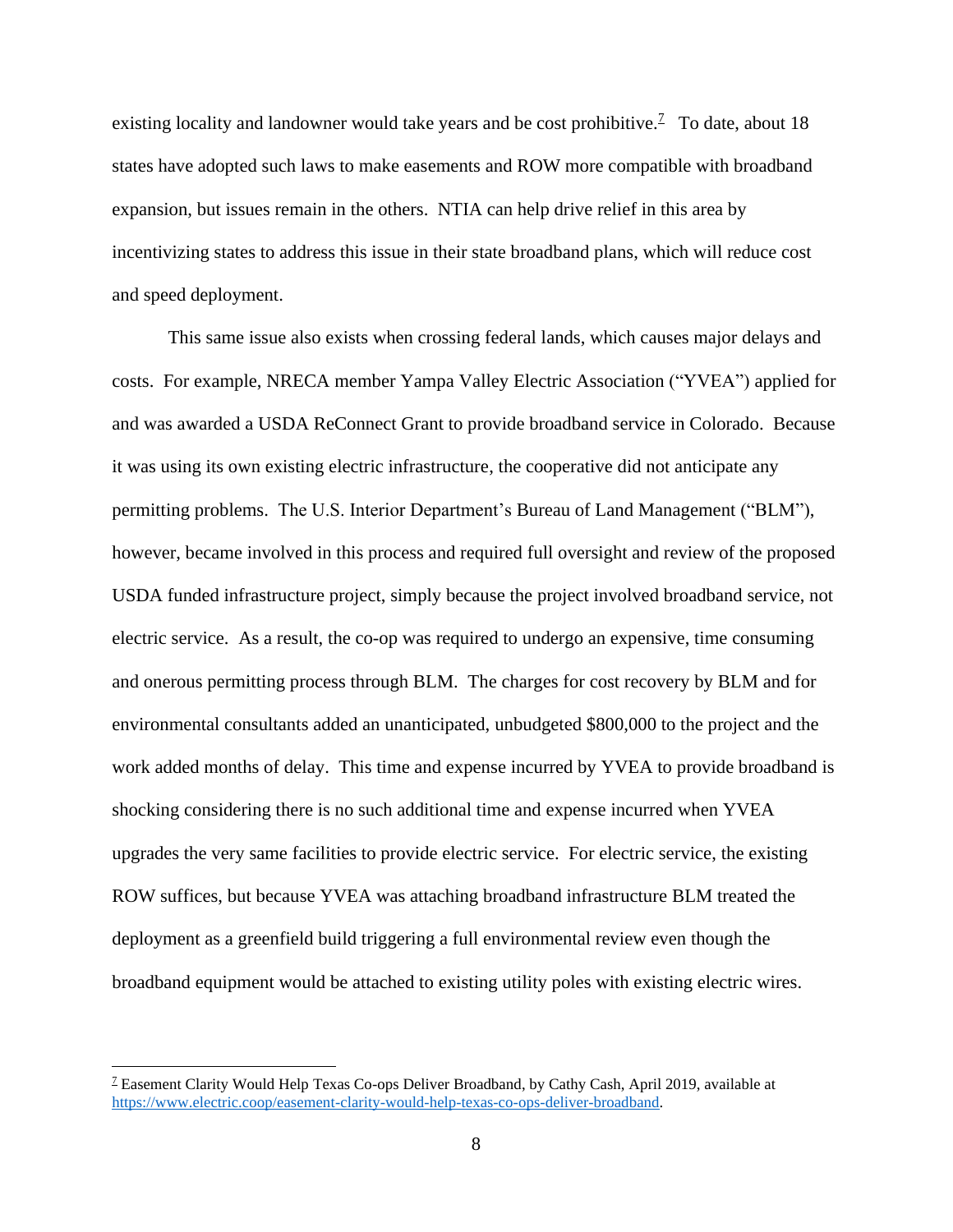To avoid such egregious and unnecessary expenses and delays, NTIA should work with

BLM, the Forest Service, and other federal agencies to address such issues pertaining to

environmental and other oversight on federal lands to speed broadband deployments.

## **B. How NTIA can best support states and subgrantees**

NRECA's input and recommendations for how NTIA can best support states and

subgrantees are responsive to the following Questions from the Notice:

- Question #9: Several Bipartisan Infrastructure Law broadband programs provide that, absent a waiver, a grant or subgrant recipient must contribute its own funding, or funding obtained from a non-federal source, to "match" funding provided by the BIL program. Under what circumstances, if any, should NTIA agree to waive these matching fund requirements, and what criteria should it assess (in accordance with any criteria established by the statute) when considering waiver requests?
- Question #4: NTIA has an interest in ensuring that the Bipartisan Infrastructure Law is implemented in a way that promotes the efficient use of federal funds. How should NTIA and grant recipients verify that funding is used in a way that complements other federal and state broadband programs?

# **1. NTIA should grant each state the flexibility to meet its particular circumstances**

The economics, geography, population densities, income levels and broadband

availability of rural New Jersey or rural Texas is not the same as rural Montana or rural Vermont,

and such states need the flexibility to address their own needs and concerns in a manner best

suited to their particular circumstances. As Secretary Raimondo pointed out in her February 1,

2022, testimony before the Senate Committee on Appropriations Subcommittee on Commerce,

Justice, Science and Related Agencies:

We're focused on getting this done right and giving states the flexibility they need to ensure this benefits everyone. … Essentially: it doesn't make sense to address Kansas challenges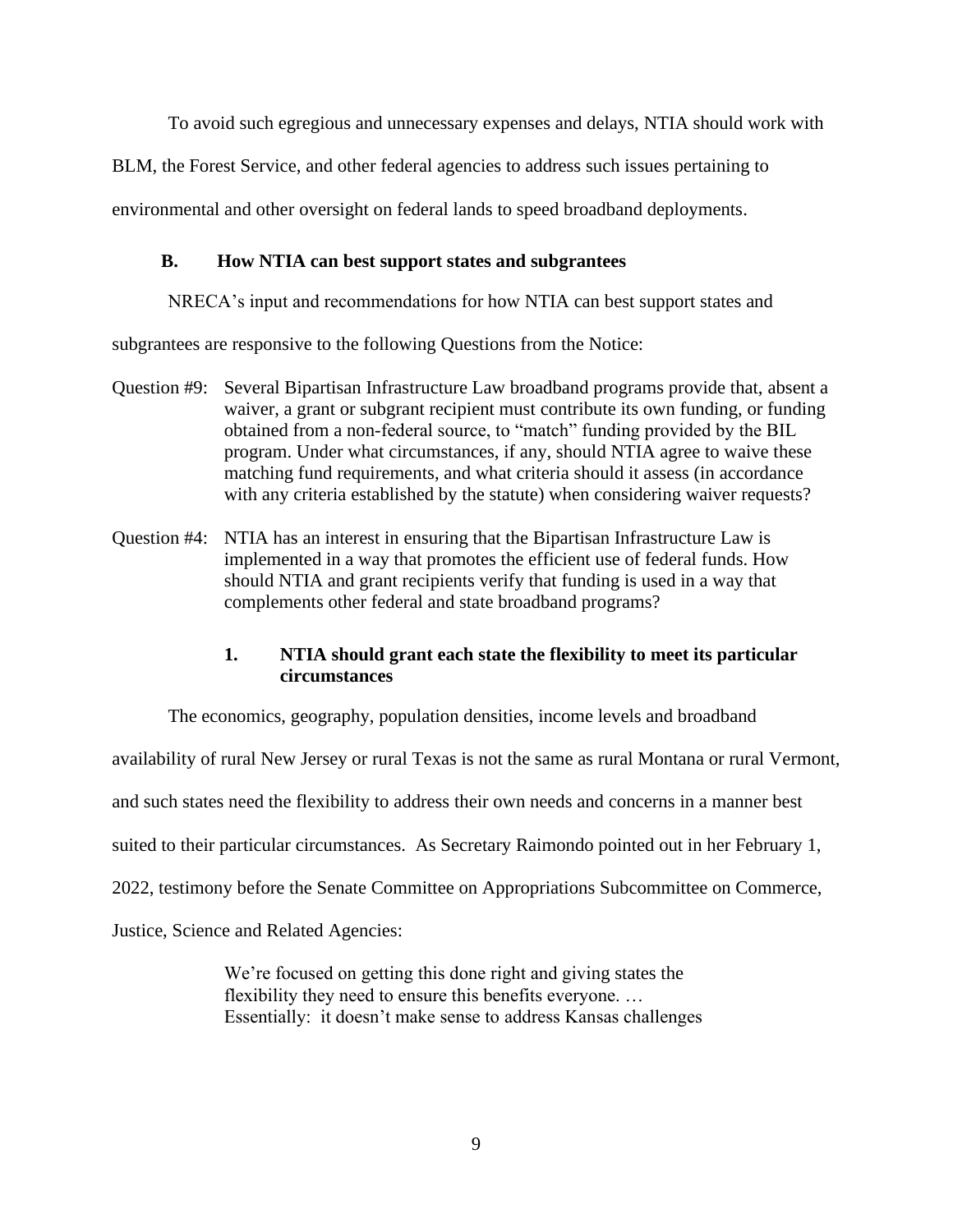with Rhode Island solutions. That's why the law has built-in flexibility to address each state's specific needs. $\frac{8}{3}$ 

To this end, States should have the flexibility to craft rules that allow recipients to leverage various programs for matching funds, as long as appropriate accounting safeguards are in place and awards are not duplicative. NTIA should allow State funds to be used to cover matching requirements. And, like USDA's ReConnect Program, NTIA should allow Bipartisan Infrastructure Law grant funds to finance areas already covered by RDOF and other funding as long as the additional funding is used for complimentary, and not duplicative, purposes. For example, funding from one source could be used to install the fiber, while funding from another could be used to pay for the electronics.

## **C. How NTIA Can Ensure Success for the \$42.45 Billion Broadband Equity, Access and Deployment (BEAD) Program**

NRECA's input and recommendations for how NTIA can ensure success for the \$42.45

billion Broadband Equity, Access and Deployment ("BEAD") Program are responsive to the

following Questions from the Notice:

- Question #13: NTIA is committed to ensuring that networks built using taxpayer funds are capable of meeting Americans' evolving digital needs, including broadband speeds and other essential network features. What guidance or requirements, if any, should NTIA consider with respect to network reliability and availability, cybersecurity, resiliency, latency, or other service quality features and metrics? What criteria should NTIA establish to assess grant recipients' plans to ensure that service providers maintain and/or exceed thresholds for reliability, quality of service, sustainability, upgradability and other required service characteristics?
- Question #14: NTIA is committed to ensuring that networks constructed using taxpayer funds are designed to provide robust and sustainable service at affordable prices over the long term. What criteria should NTIA require states to consider to ensure that projects will provide sustainable service, will best serve unserved and

<sup>&</sup>lt;sup>8</sup> Written Statement of Gina M. Raimondo, Secretary, U.S. Department of Commerce, Before the Senate Committee on Appropriations Subcommittee on Commerce, Justice, Science and Related Agencies, "Expanding Broadband Access: Department of Commerce Broadband Programs in the Infrastructure Investment and Jobs Act" (Feb. 1, 2022), at 2 ("Secretary Raimondo Testimony").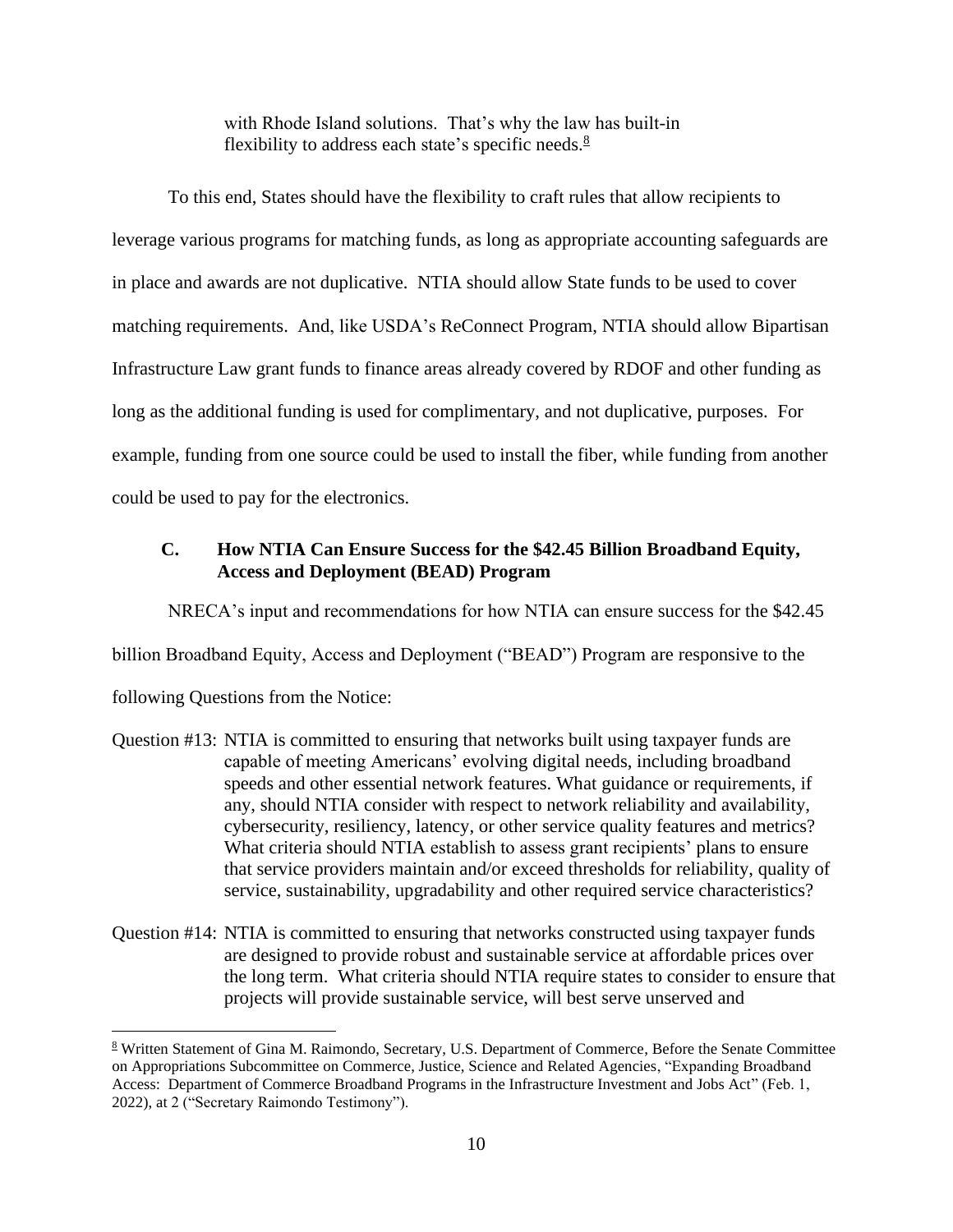underserved communities, will provide accessible and affordable broadband in historically disconnected communities, and will benefit from ongoing investment from the network provider over time?

- Question #15: In its effort to ensure that BEAD-funded networks can scale to meet Americans' evolving needs, and to ensure the public achieves the greatest benefit from the federal investment, NTIA seeks to understand reasonably foreseeable use cases for America's broadband infrastructure over the next five, ten, and twenty years. What sort of speeds, throughput, latencies, or other metrics will be required to fully connect all Americans to meaningful use over the next five, ten, and twenty years? How can the BEAD program meet our nation's broadband network connectivity needs in the future and what other benefits can Americans expect from this program and the networks it will help fund in other industries and across the economy? How can existing infrastructure be leveraged to facilitate and amplify these benefits? What are the best sources of evidence for these questions and for predicted future uses of broadband?
- Question #16: Broadband deployment projects can take months or years to complete. As a result, there are numerous areas where an entity has made commitments to deploy service—using its own funding, government funding, or a combination of the two—but in which service has not yet been deployed. How should NTIA treat prior buildout commitments that are not reflected in the updated FCC maps because the projects themselves are not yet complete? What risks should be mitigated in considering these areas as ''served'' in the goal to connect all Americans to reliable, affordable, high-speed broadband?
- Question #17: Ten percent of total BEAD funding is reserved for distribution based on how many unserved locations within a state or territory are also locations in which the cost to deploy service is higher than the nationwide average. The Bipartisan Infrastructure Law provides that, in calculating the cost of deployment, NTIA should consider factors such as the area's remoteness, population density, topography, poverty rate, or ''any other factor identified by the Assistant Secretary, in consultation with the [FCC], that contributes to the higher cost of deploying broadband service in the area.'' BIL  $\S$  60102(a)(2)(G). What additional factors, if any, should NTIA consider in determining what constitutes a ''highcost area''?
- Question #18: The Bipartisan Infrastructure Law provides that BEAD funding can be used in a variety of specific ways, including the provision of service to unserved and underserved areas, connection of community anchor institutions, data collection, installation of service within multi-family residential buildings, and broadband adoption programs. The law also permits the Assistant Secretary to designate other eligible uses that facilitate the program's goals. What additional uses, if any, should NTIA deem eligible for BEAD funding?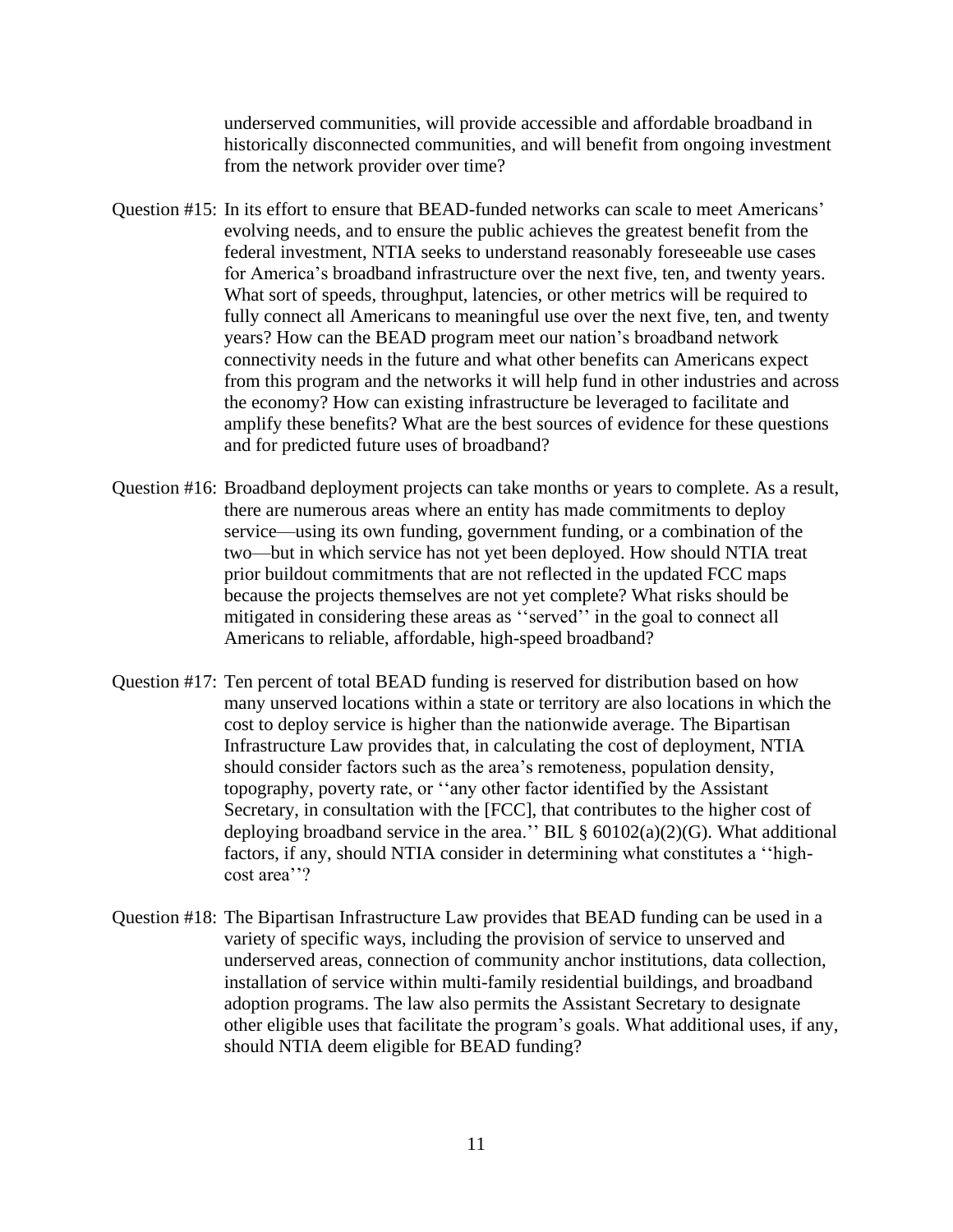## **1. To meet current and future needs, broadband networks must be fixed terrestrial broadband networks with 100/100 Mbps capabilities**

NRECA respectfully submits that BEAD funding is far better spent supporting networks that are robust enough to address existing and future needs, instead of networks that are currently outdated or will soon be obsolete. To better support concurrent and future use of multiple devices within a household, fixed terrestrial broadband networks having a minimum performance tier of 100/100 Mbps are required.

The FCC's "Broadband Speed Guide" estimates that a household with two telecommuters and two students working remotely today need 100 Mbps download speed to work simultaneously.<sup>9</sup> And the U.S. Treasury Department's final rule implementing the Coronavirus State and Local Fiscal Recovery Funds established under the American Rescue Plan Act establishes a standard of reliable 100/100 Mbps service for the broadband projects it funds:

> In the final rule, Treasury also requires that broadband projects must meet a standard of reliably delivering at least 100 Mbps download speeds and upload speeds, or in cases where it is not practicable to do so, reliably delivering at least 100 Mbps download speed and between at least 20 Mbps and 100 Mbps upload speed while being scalable to 100 Mbps upload and download speeds. Treasury expects that this threshold will yield long-term benefits and allow networks to meet both pandemicrelated and future needs. The Federal Communications Commission (FCC) estimates that currently a household with two to three remote learners using the internet simultaneously needs a connection supporting 100 Mbps download speeds. While a lower threshold may have resulted in lower near-term costs to build, it would have potentially constrained future utility from the infrastructure by producing infrastructure that would more quickly – potentially in the near-term – become obsolete and no longer meet household needs, potentially requiring sooner replacement and generally decreasing the return on investment. As

 $9$  See Federal Communications Commission, Broadband Speed Guide, available at <https://www.fcc.gov/consumers/guides/broadband-speed-guide> (last visited February 1, 2022).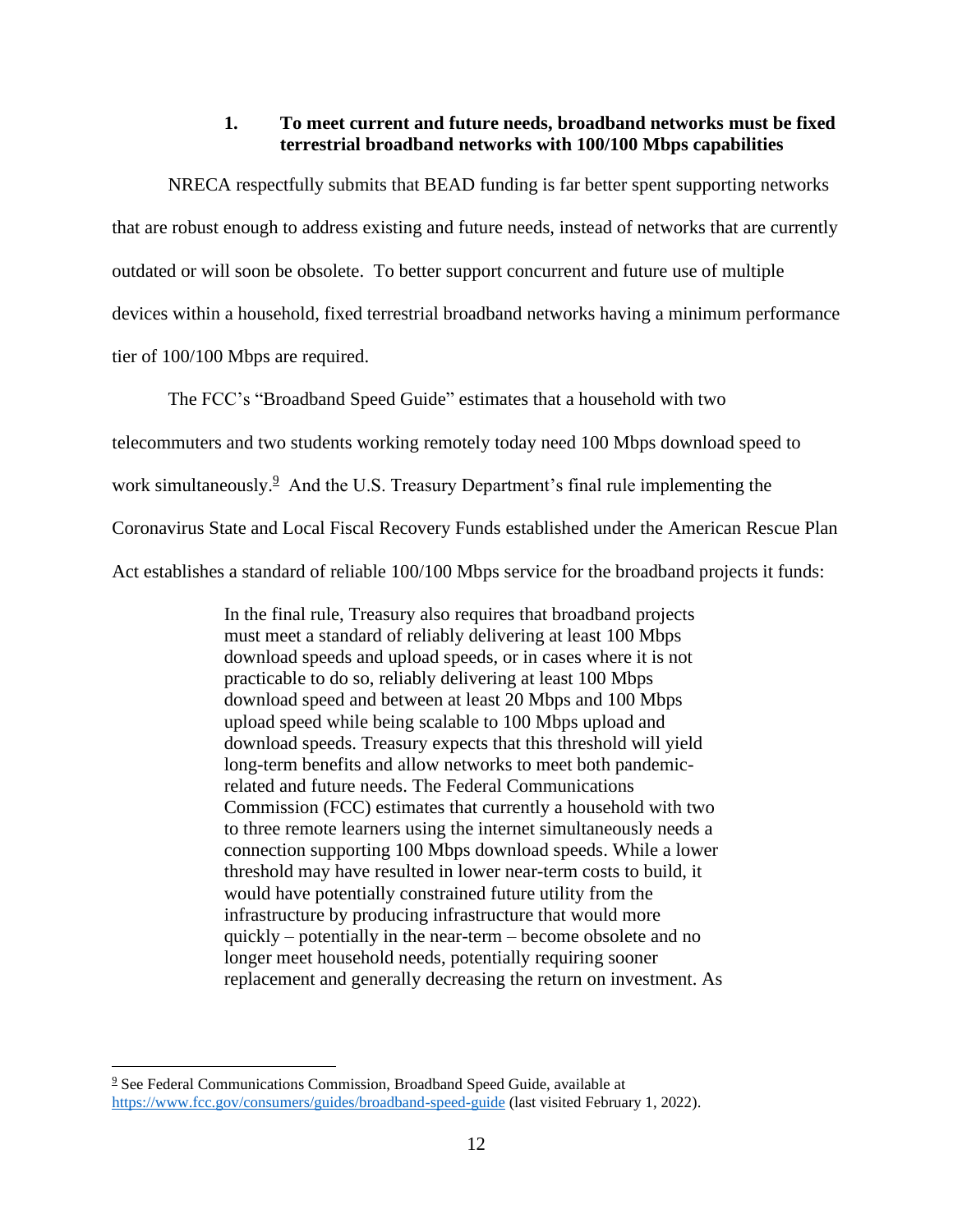such, projects meeting a lower threshold could not be considered "necessary" investments in broadband infrastructure, so Treasury has retained the threshold from the interim final rule. $10$ 

As Treasury elaborated in its Interim Rule:

In setting these standards, Treasury identified speeds necessary to ensure that broadband infrastructure is sufficient to enable users to generally meet household needs, including the ability to support the simultaneous use of work, education, and health applications, and also sufficiently robust to meet increasing household demands for bandwidth. $\frac{11}{1}$ 

NRECA agrees with the Treasury Department's analysis. Any network using the muchneeded BEAD funding made available by the Bipartisan Infrastructure Law should be a robust fiber network that not only meets current household and business needs, but will also be "future proof" for decades down the road. The statute established a minimum build to speed of 100/20 Mbps. NTIA should treat that as a floor and not a ceiling, and prioritize fiber networks that can deliver speeds well above this minimum to meet growing bandwidth needs well into the future.

# **2. To avoid anticompetitive behavior, NTIA should prioritize locations without "actual" wireline broadband service, as opposed to "advertised" broadband service**

NRECA believes NTIA should prioritize projects designed to serve locations that truly

lack access to reliable wireline broadband service at the defined unserved (25/3 Mbps) and underserved (100/20 Mbps) speeds. Establishing a priority for such projects is also consistent with the Treasury Department's final rule implementing the Coronavirus State and Local Fiscal Recovery Funds.<sup>12</sup>

 $10$  Treasury Department SLFRF Final Rule at 296 ("Treasury encourages recipients to prioritize projects that are designed to provide service to locations not currently served by a wireline connection that reliably delivers at least 100 Mbps of download speed and 20 Mbps of upload speed.")

<sup>11</sup> U.S. Department of the Treasury, Coronavirus State and Local Fiscal Recovery Funds, Interim Final Rule, RIN 1505-AC77, 86 Fed. Reg. 26786 (May 17, 2021), at 71.

<sup>&</sup>lt;sup>12</sup> Treasury Department SLFRF Final Rule at 395-396 (footnotes omitted).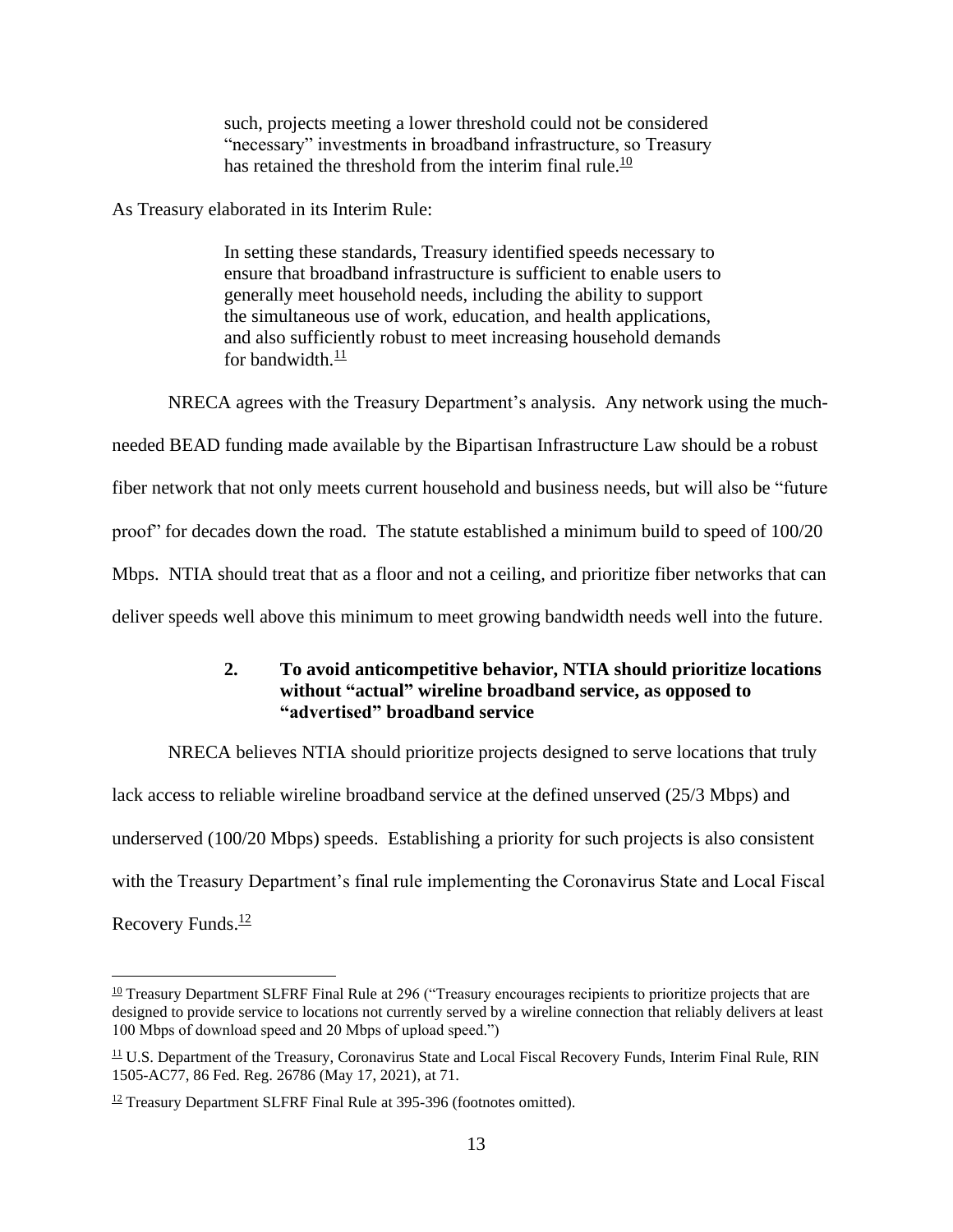In establishing whether an area currently has access to reliable wireline 25/3 or 100/20 Mbps broadband service, NTIA should be careful to discount advertisements claiming that 25/3 or 100/20 Mbps broadband service exists. As explained above, it is very easy for an incumbent provider to avoid competition from a new (and superior) provider seeking BEAD funding simply by pointing to "advertised" claims of 25/3 or 100/20 Mbps capability. Consumers that pay for a 25/3 or 100/20 Mbps broadband package rarely receive these speeds and therefore advertised speeds cannot be solely relied upon to make funding decisions. Recognizing this, Congress required the FCC to create a challenge process to allow consumers and communities to challenge false claims of the level of broadband service available to a location or area. However, this new challenge process is untested and could take years to bear fruit in the form of impacting the accuracy of the more granular maps under consideration at the FCC.

The Treasury Department recognized this problem and in response discounted such advertisements: "In designing these projects, recipients should ensure that the broadband infrastructure provides 'reliable' service at required speeds and are not required to rely on providers' advertised speeds in their assessments."<sup>13</sup> Instead, NTIA should insist that any claim that existing areas already receiving 25/3 or 100/20 Mbps broadband service be verified. This could also include relying on state level data from states have undertaken more granular data collection and mapping.

As for assessing whether service providers can maintain and/or exceed thresholds for reliability, quality of service, sustainability, upgradability and other required service characteristics, much depends on what states consider necessary to address their particular needs and circumstances. However, in order to counteract pressure that states may receive from

<sup>&</sup>lt;sup>13</sup> Treasury Department SLFRF Final Rule at 307.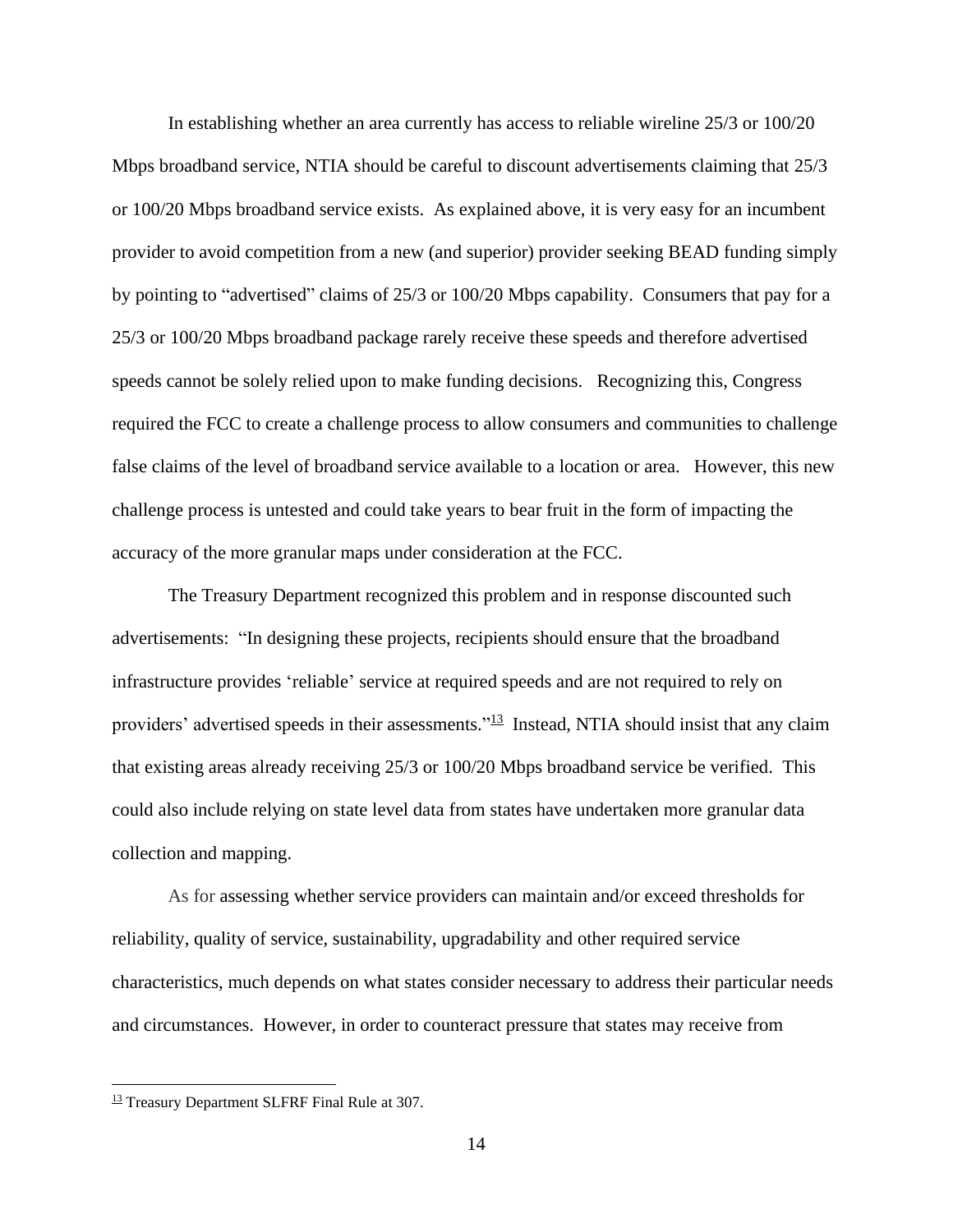incumbent providers regarding "reliability," NTIA should establish certain parameters for states

to consider when evaluating whether 25/3 or 100/20 Mbps service is being "reliably" provided.

Such parameters might include many (or all) of those that the Treasury Department identified in

response to a "frequently asked question" on the topic:

# **6.11. For broadband infrastructure investments, what does the requirement to "reliably" meet or exceed a broadband speed threshold mean? [6/17]**

In the Interim Final Rule, the term "reliably" is used in two places: to identify areas that are eligible to be the subject of broadband infrastructure investments and to identify expectations for acceptable service levels for broadband investments funded by the Coronavirus State and Local Fiscal Recovery Funds. In particular:

- The IFR defines "unserved or underserved households or businesses" to mean one or more households or businesses that are not currently served by a wireline connection that reliably delivers at least 25 Mbps download speeds and 3 Mbps of upload speeds.
- The IFR provides that a recipient may use Coronavirus State and Local Fiscal Recovery Funds to make investments in broadband infrastructure that are designed to provide service to unserved or underserved households or businesses and that are designed to, upon completion: (i) reliably meet or exceed symmetrical 100 Mbps download speed and upload speeds; or (ii) in limited cases, reliably meet or exceed 100 Mbps download speed and between 20 Mbps and 100 Mbps upload speed and be scalable to a minimum of 100 Mbps download and upload speeds.

The use of "reliably" in the IFR provides recipients with significant discretion to assess whether the households and businesses in the area to be served by a project have access to wireline broadband service that can actually and consistently meet the specified thresholds of at least 25Mbps/3Mbps—i.e., to consider the actual experience of current wireline broadband customers that subscribe to services at or above the 25 Mbps/3 Mbps threshold. Whether there is a provider serving the area that advertises or otherwise claims to offer speeds that meet the 25 Mbps download and 3 Mbps upload speed thresholds is not dispositive.

When making these assessments, recipients may choose to consider any available data, including but not limited to documentation of existing service performance, federal and/or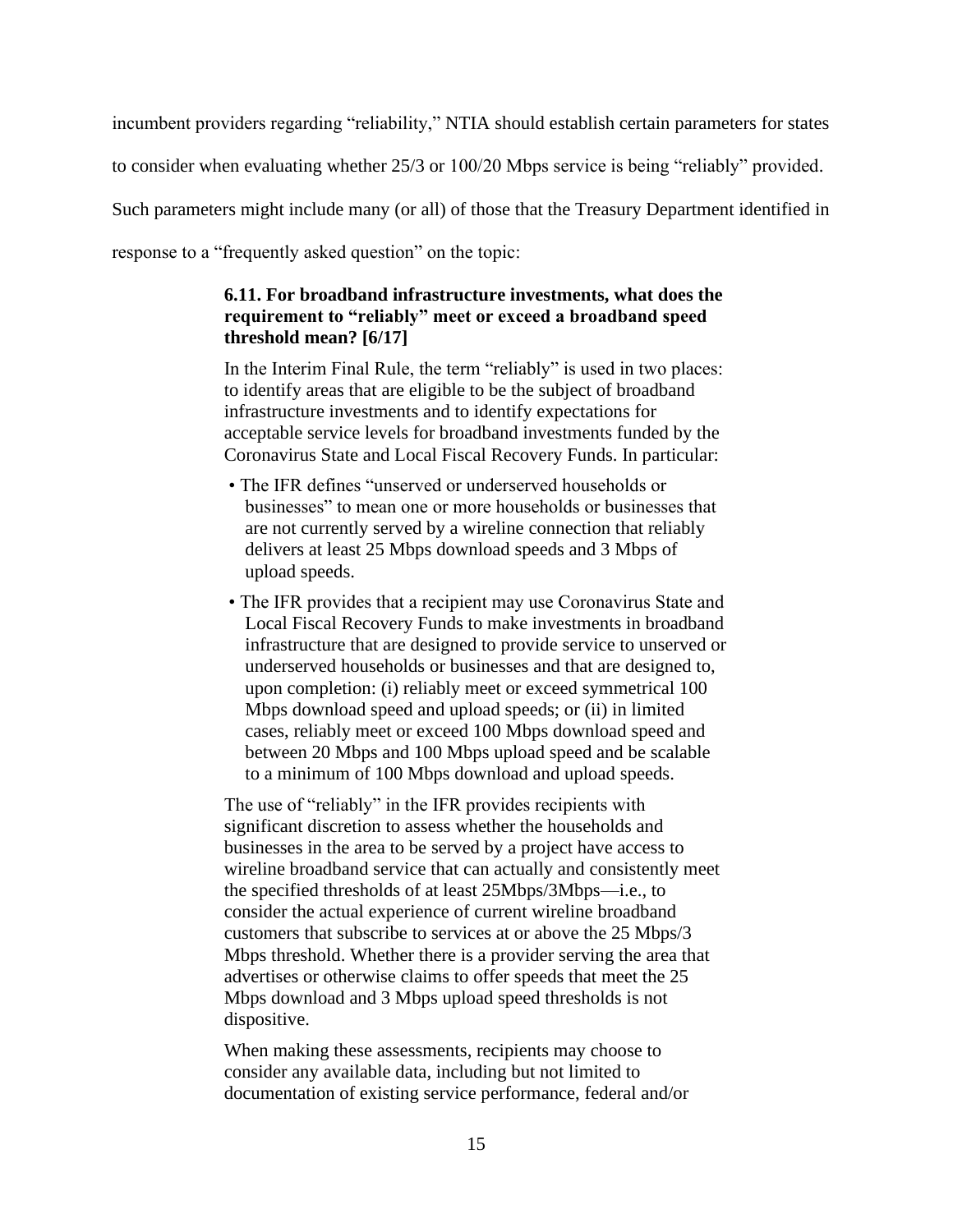state-collected broadband data, user speed test results, interviews with residents and business owners, and any other information they deem relevant. In evaluating such data, recipients may take into account a variety of factors, including whether users actually receive service at or above the speed thresholds at all hours of the day, whether factors other than speed such as latency or jitter, or deterioration of the existing connections make the user experience unreliable, and whether the existing service is being delivered by legacy technologies, such as copper telephone lines (typically using Digital Subscriber Line technology) or early versions of cable system technology (DOCSIS 2.0 or earlier).

The IFR also provides recipients with significant discretion as to how they will assess whether the project itself has been designed to provide households and businesses with broadband services that meet, or even exceed, the speed thresholds provided in the rule.<sup>14</sup>

## **3. NTIA should prioritize funding for "high-cost areas" similar to USDA ReConnect priorities**

The Bipartisan Infrastructure Law requires NTIA to consider factors such as remoteness,

population density, topography, and poverty rates in determining what constitutes a "high-cost

area."<sup>15</sup> The Notice asks if there are other factors NTIA should consider.

NRECA believes all of these factors are important, and that a priority should be

established for funding associated with projects that will deliver broadband to such "high-cost

areas." To this end, NTIA should consider using USDA's ReConnect Round Three funding as a

model for establishing such priorities.

In the ReConnect Program, the Department of Agriculture established a priority for rural

economic recovery, especially for disadvantaged communities. To achieve that priority, USDA

granted additional points for applications covering many of the factors the Bipartisan

Infrastructure Law deems important, as follows:

<sup>&</sup>lt;sup>14</sup> U.S. Treasury Department, Coronavirus State and Local Fiscal Recovery Funds, Interim Final Rule: Frequently Asked Questions, as of January 2022, FAQ 6.11; [https://home.treasury.gov/system/files/136/SLFRPFAQ.pdf.](https://home.treasury.gov/system/files/136/SLFRPFAQ.pdf)

<sup>&</sup>lt;sup>15</sup> Bipartisan Infrastructure Law at §  $60102(a)(2)(G)$ .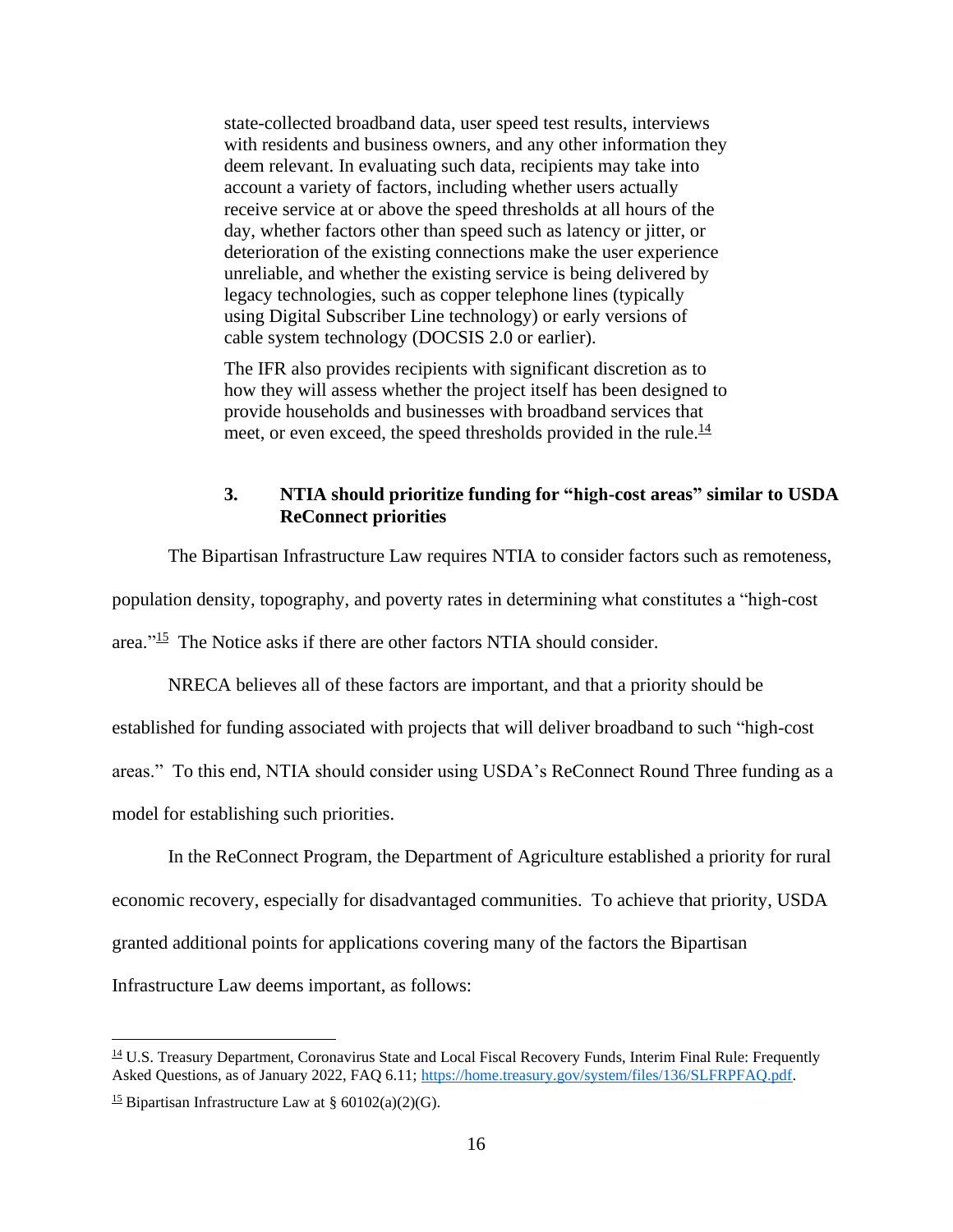- **Rurality (25 points)** Awarded for serving least dense rural areas as measured by the population per square mile of the proposed service area or if the proposed service area is located at least one hundred miles from a city or town that has a population of greater than 50k and population density of 6 or less. If multiple service areas are proposed, the density calculation will be made on the combined areas as if they were a single area.
- **Economic Need (20 points)** Based on county poverty level based on the United States Census Small Area Income and Poverty Estimates (SAIPE) Program. If 75% of the proposed service area includes communities with a SAIPE score of 20% or higher, 20 points is awarded. A GIS layer identifying SAIPE areas can be found in the RUS mapping tool located at [https://reconnect.usda.gov.](https://reconnect.usda.gov/)
- **Affordability (20 points)** Applications can receive 20 points based on their affordability measures. Applicants should demonstrate that the broadband prices they will offer are affordable to their target markets, provide information about the pricing and speed tiers they intend to offer, and include at least one low-cost option offered at speeds that are sufficient for a household with multiple users to simultaneously telework and engage in remote learning. Applicants must also commit to provide Lifeline, Emergency Broadband Benefit (EBB) & successor programs.
- **Local governments, non-profits and cooperatives (15 points)** Applications submitted by local governments, non-profits or cooperatives (including for projects involving public-private partnerships where the local government, non-profit, or cooperative is the applicant) are awarded 15 points.
- **Socially Vulnerable Communities (15 points)** For applications where at least 75 percent of the proposed service area serves Socially Vulnerable Communities, 15 points

17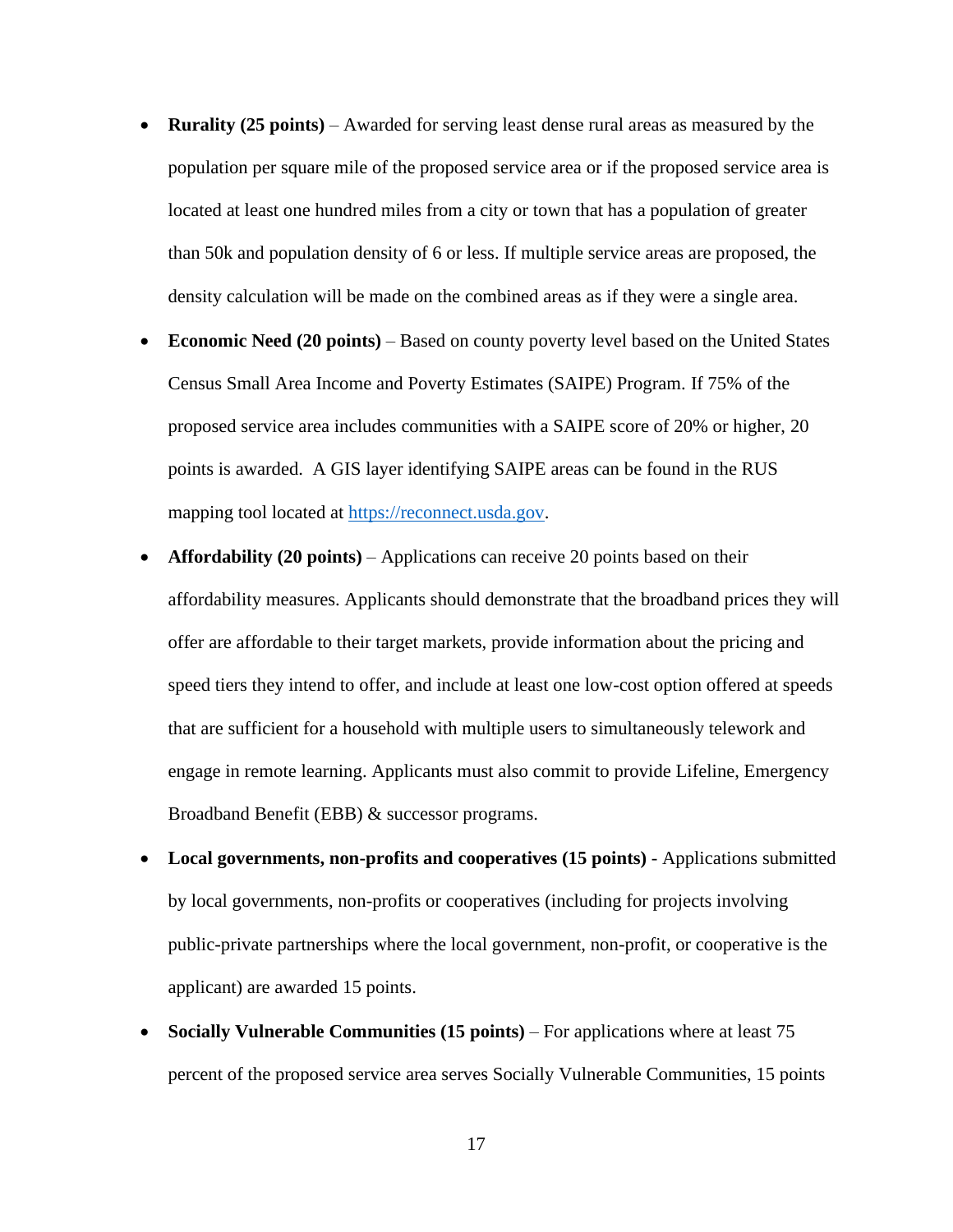will be awarded. A Socially Vulnerable Community is a community or area identified in the Center for Disease Control's Social Vulnerability Index with a score of .75 or higher. A GIS layer identifying the Socially Vulnerable Communities can be found at [https://www.usda.gov/reconnect.](https://www.usda.gov/reconnect)<sup>16</sup>

NRECA respectfully proposes that NTIA establish a similar system to grant priority to projects designed to meet these challenges in these "high-cost areas."

# **4. Cybersecurity and commercial uses (broadly defined) should be eligible for funding**

NRECA believes that cybersecurity should be deemed eligible for funding and be added to any proposal, because cybersecurity is imperative today. Any entity performing any broadband planning, no matter what the envisioned use, should be thinking of cybersecurity first.

Apart from cybersecurity, any commercial use should also be eligible for funding, and "commercial use" should be broadly interpreted to include all broadband services providing value to the communities served. This would include any service that supports health, education, employment, agriculture, and other such activities, and which otherwise provide greater opportunities in socioeconomically challenged areas. In addition, NRECA notes that simply establishing broadband connections provides an economic benefit because those connections allow for shopping on line, access to training, access to health care, access to educational opportunities, and a multitude of other previously-unavailable opportunities.

<sup>&</sup>lt;sup>16</sup> Department of Agriculture, Funding Opportunity Announcement for ReConnect Program Round Three (Oct. 25, 2021): [2021-23128.pdf \(federalregister.gov\).](https://public-inspection.federalregister.gov/2021-23128.pdf)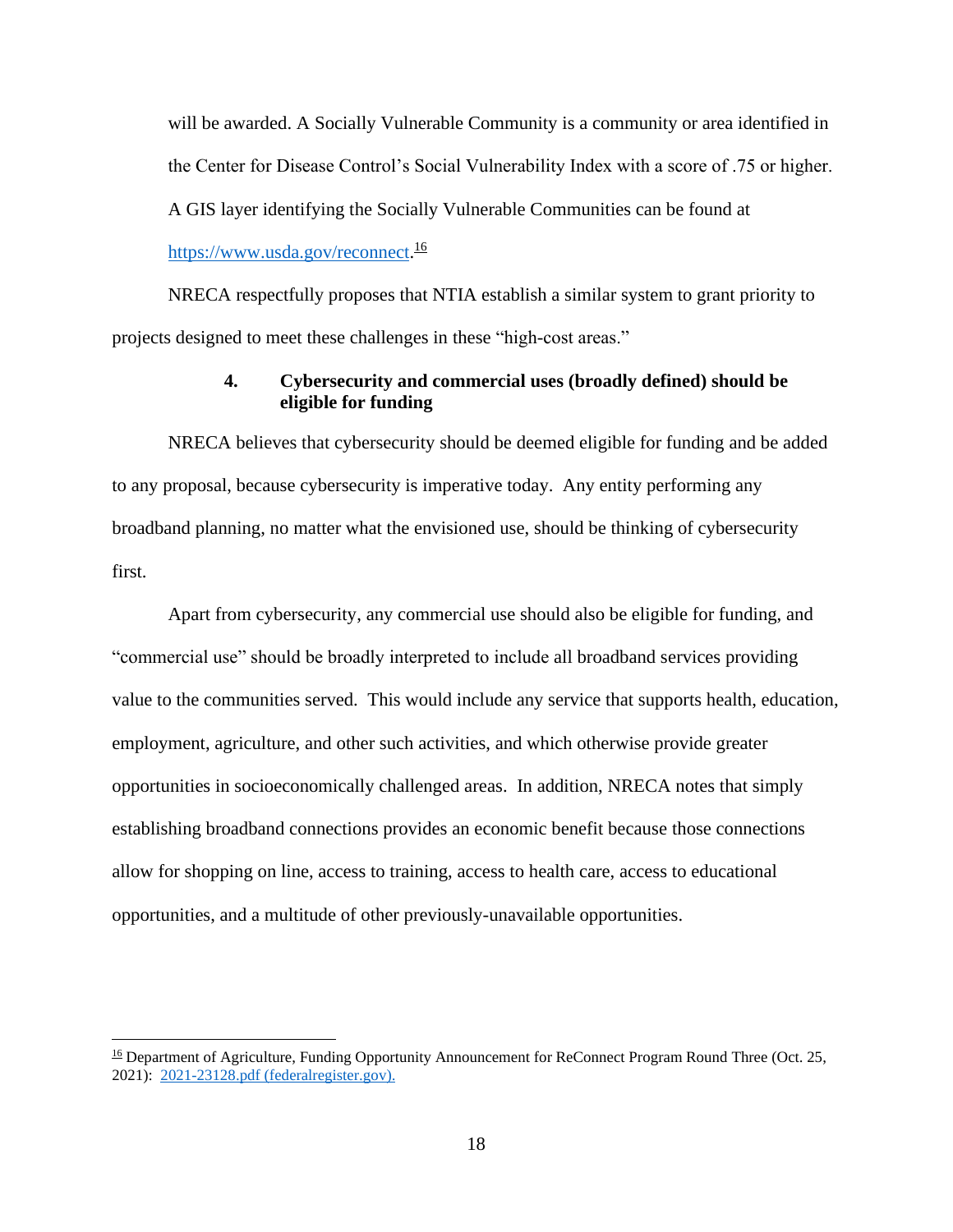#### **5. BEAD funding should be made available for middle-mile projects**

The \$1 billion that the Bipartisan Infrastructure Law allocates for the Middle Mile Broadband Infrastructure Grant Program likely will be insufficient for certain middle mile requirements in certain States. Should a State determine that funding for middle mile projects is needed in addition to funding provided in the Middle Mile Broadband Infrastructure Grant Program, NRECA respectfully proposes that States be permitted to include BEAD funding for middle mile projects in their state broadband plans for use of BEAD funding.

## **6. State plans should be flexible but inclusive**

As explained above, the economics, geography, population densities, income levels and broadband availability of rural New Jersey or rural Texas is not the same as rural Montana or rural Vermont, and such states need the flexibility to address their own needs and concerns in a manner best suited to their particular circumstances. As Secretary Raimondo pointed out in her February 1, 2022, testimony before the Senate Committee on Appropriations, Subcommittee on Commerce, Justice, Science and Related Agencies:

> We're focused on getting this done right and giving states the flexibility they need to ensure this benefits everyone. … Essentially: it doesn't make sense to address Kansas challenges with Rhode Island solutions. That's why the law has built-in flexibility to address each state's specific needs. $\frac{17}{12}$

To this end, States should have the flexibility to craft rules that allow recipients to leverage various programs for matching funds, as long as appropriate accounting safeguards are in place and awards are not duplicative. NTIA should allow State funds to be used to cover matching requirements. And, like USDA's ReConnect Program, NTIA should allow Bipartisan Infrastructure Law grant funds to finance areas already covered by RDOF and other funding as

<sup>&</sup>lt;sup>17</sup> Secretary Raimondo Testimony at 2.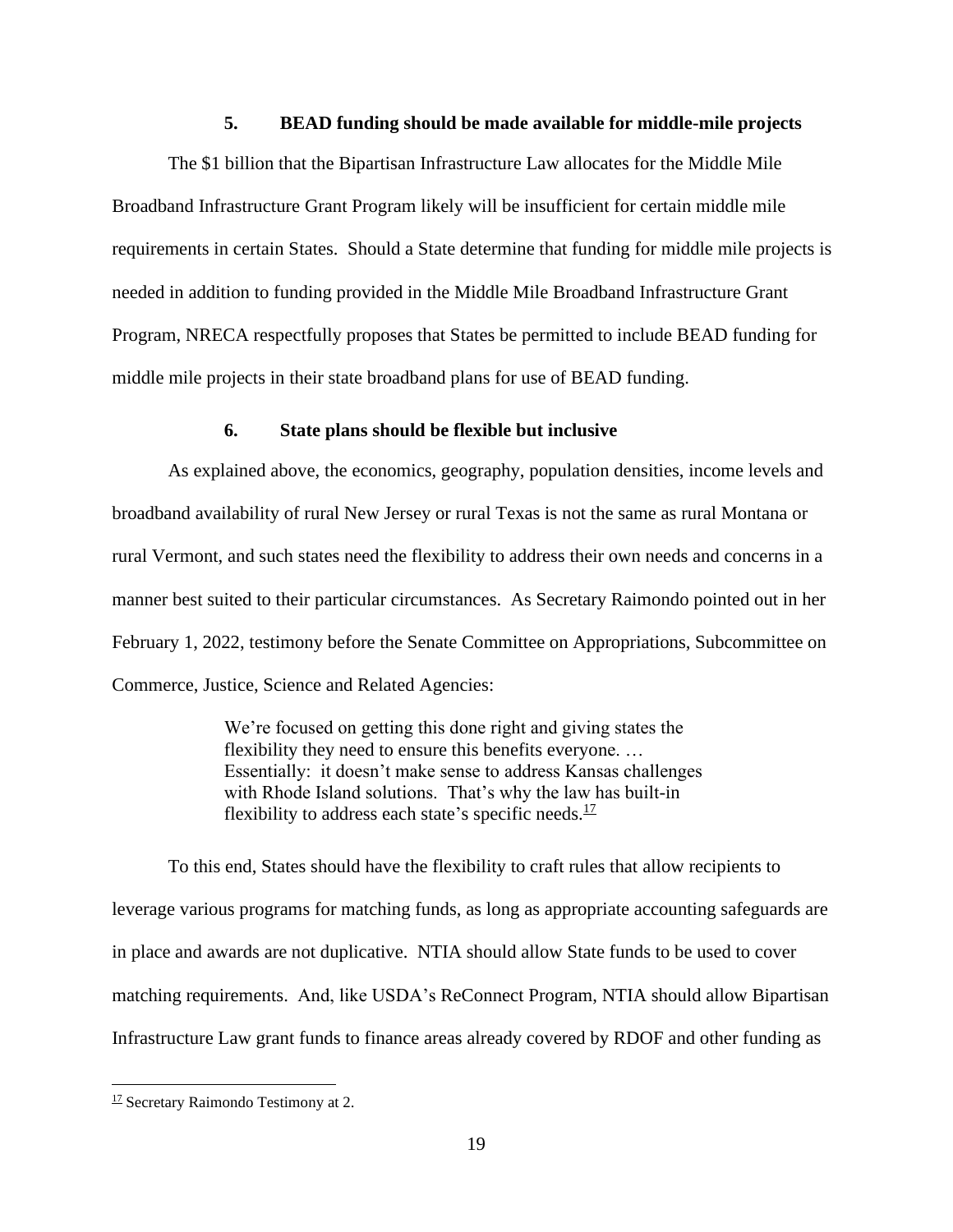long as the additional funding is used for complimentary, and not duplicative, purposes. For example, funding from one source could be used to install the fiber, while funding from another could be used to pay for the electronics.

If States are required to contribute matching funds, then the higher the costs in an area and the higher the level of disadvantaged persons, the lower the required match should be. Also, any matching requirement should be flexible so that matching funds can be drawn concurrently when the grant dollars are provided, rather than requiring them to be available right away.

State plans should ensure that the voices of smaller providers and new providers, such as electric cooperatives, be included in their deliberations. It is especially important that smaller providers and new entrants be heard when a state is setting up a broadband advisory committee or other entity to guide the state in developing state broadband plans, in creating broadband grant programs, or in performing any other activities called for by the BEAD program.

Several states have been taking steps to address the digital divide within their borders. There is concern that these proactive states may be penalized because of their actions to address broadband deployment and adoption prior to the IIJA. Within its statutory authority, NTIA should strive to ensure that these proactive states are not penalized for their complimentary actions to reach our shared goal of ubiquitous broadband deployment.

NTIA should also consider proposing that states favor projects making use of multiple sources of Infrastructure Act and other funding, and not just broadband program funds. For example, an electric utility seeking smart grid or cybersecurity funding through the Infrastructure Act should be favored for Infrastructure Act broadband funding to encourage and enable entities to fund a variety of infrastructure projects in a variety of ways, all to the greater benefit of the communities they serve.

20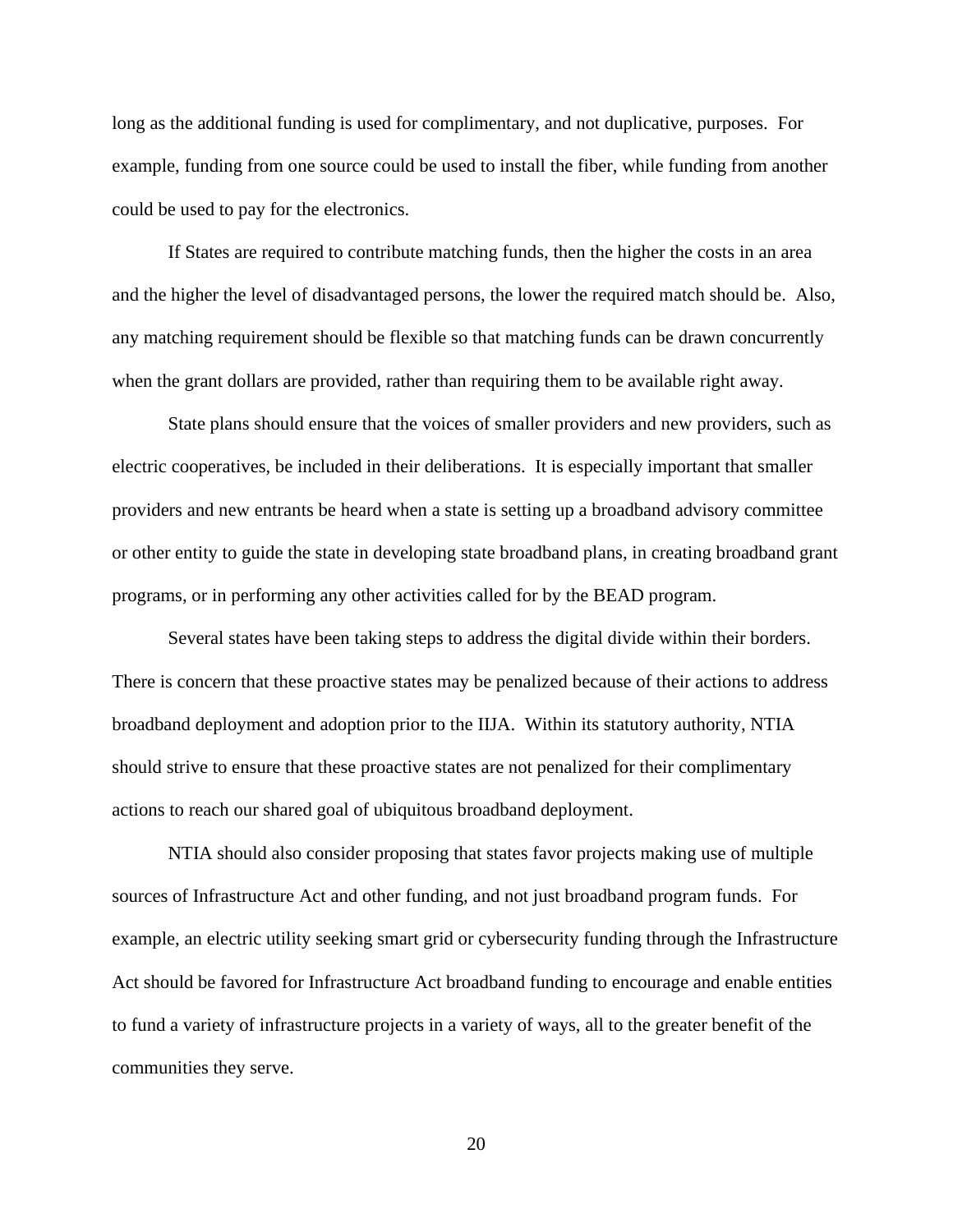States should be required to make funds available for costs (unexpected or otherwise) of acquiring rights-of-way, easements, and other rights of access necessary to construct and maintain broadband services. Funds should also be clearly made available for procuring all necessary expertise, training and personnel for the project, including qualified consultants and additional staffing.

State plans should allow funding for installing or upgrading conduit, and pole replacement costs should be considered. At least two states have enacted legislation granting broadband providers the right to recover some percentage of pole replacement costs,  $\frac{18}{18}$  and similar legislation is pending in several other states.<sup>19</sup> What is critical in all of this legislation is that pole owners remain reimbursed 100% when poles are replaced to provide broadband, and that the newly-attaching broadband provider is the one required to seek reimbursement after paying pole owners upfront for the replacement.

State plans should likewise enable electric cooperatives providing broadband service to be similarly reimbursed for the pole replacement costs they incur to deploy and provide broadband service.

## **7. The mandatory low-cost option should be available in the providers' service area statewide**

To maximize the availability of service everywhere, the low-cost option should be available in all of the provider's service area within a state. The Bipartisan Infrastructure Law stated that the Affordable Connectivity Program will be a permanent program, but allocated a set

<sup>&</sup>lt;sup>18</sup> Such legislation was enacted in Texas [\(Texas Legislature Online -](https://capitol.texas.gov/BillLookup/Text.aspx?LegSess=87R&Bill=HB1505) 87(R) Text for HB 1505) and North Carolina  $(S105v7.pdf$  (ncleg.gov) – see pp. 508-512).

<sup>&</sup>lt;sup>19</sup> Such legislation has been introduced in Florida (HB 1543 (2022) - Broadband Infrastructure | Florida House of [Representatives \(myfloridahouse.gov\)\)](https://urldefense.com/v3/__https:/www.myfloridahouse.gov/Sections/Bills/billsdetail.aspx?BillId=76535&__;!!OOh1rxM!gacJfOh1uq0TLQSsCQk1r8qH-1QUxoZkg_81wVsimAN2TzfGBPKyH8zW7dyy$), Missouri (SB990 - [Creates provisions relating to pole replacements for](https://www.senate.mo.gov/22info/BTS_Web/Bill.aspx?SessionType=R&BillID=71997795)  [certain broadband facilities \(mo.gov\)\)](https://www.senate.mo.gov/22info/BTS_Web/Bill.aspx?SessionType=R&BillID=71997795), and West Virginia [\(HB4001 INTR.pdf \(wvlegislature.gov\)\)](https://www.wvlegislature.gov/Bill_Text_HTML/2022_SESSIONS/RS/bills/HB4001%20INTR.pdf).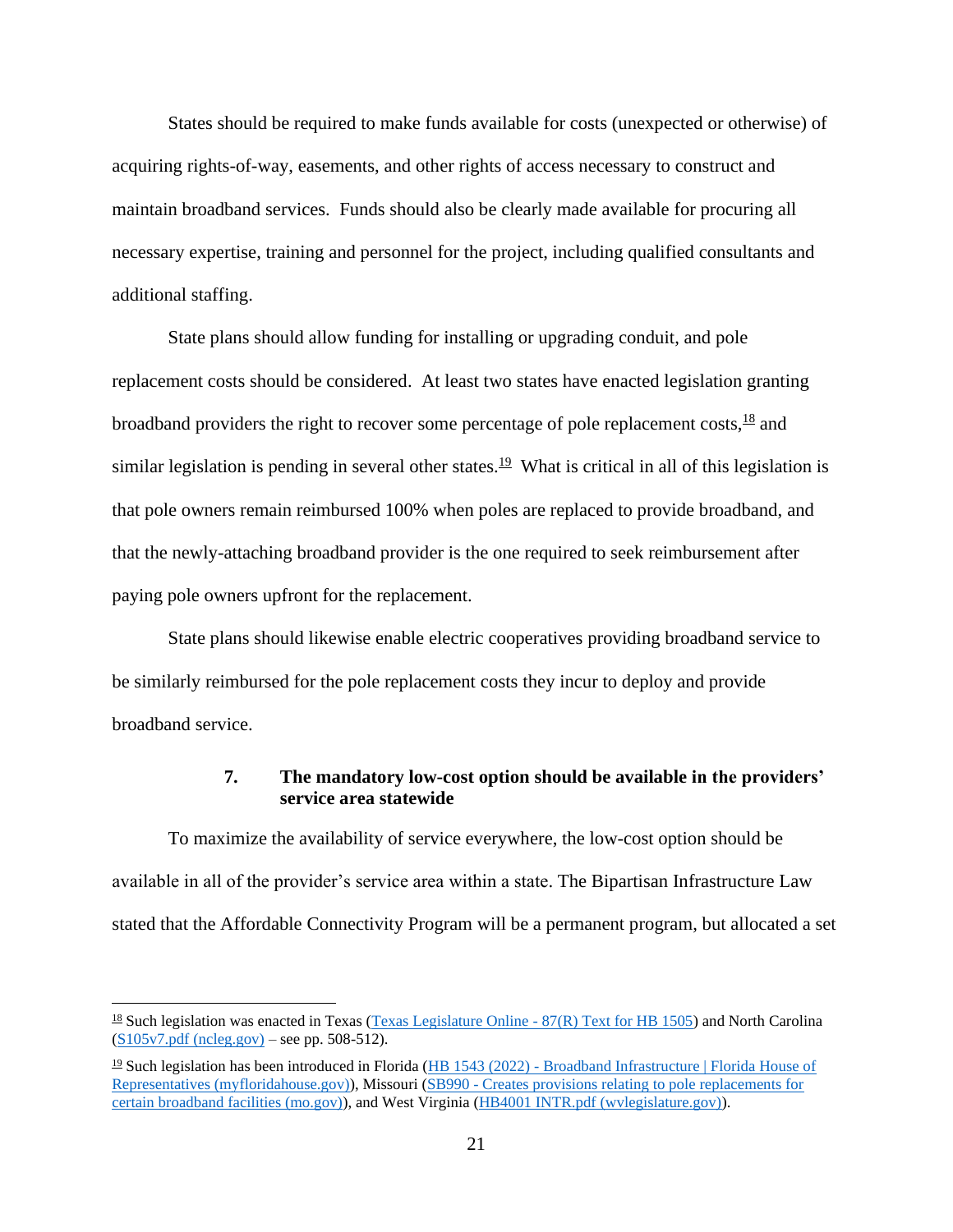appropriation of \$14.2 billion to fund it. What will happen when this funding is exhausted? Relying on annual appropriations from Congress can lead to variations in eligibility depending on funding levels. The impact of fluctuations in funding is something electric cooperatives have experienced on the electric side. For example, while funding for the Low-Income Home Energy Assistance Program (LIHEAP) has been consistent in recent years, there were other years when Congressional appropriations varied from year to year, resulting in consumers losing eligibility despite no change in their income or category of eligibility.

The current Lifeline program should be revised or replaced with a permanent low-cost program more in line with the FCC's Affordable Connectivity Program in order to provide a sustainable and long-term program to adequately address broadband affordability not subject to the vagaries of Congressional appropriations.

Voice service will still also be important, and whichever entity receives BEAD funding may be the only connection in a rural community. NRECA respectfully submits that NTIA, along with the FCC, should work with the states to create a potential subsidy for voice service to ensure that vital voice services remain affordable to rural homes. This is essential for access to public safety and 911 services.

#### **8. Driving affordability will require flexibility and guidelines**

In NRECA's view, the best way to drive affordability apart from the low-cost option is to allow each state to determine on its own what it needs and how to address it. As mentioned above, and as recognized by Secretary Raimondo, each state is different and each requires different solutions.<sup>20</sup> When the local broadband provider evaluates how much grant money it

<sup>20</sup> Secretary Raimondo Testimony at 2.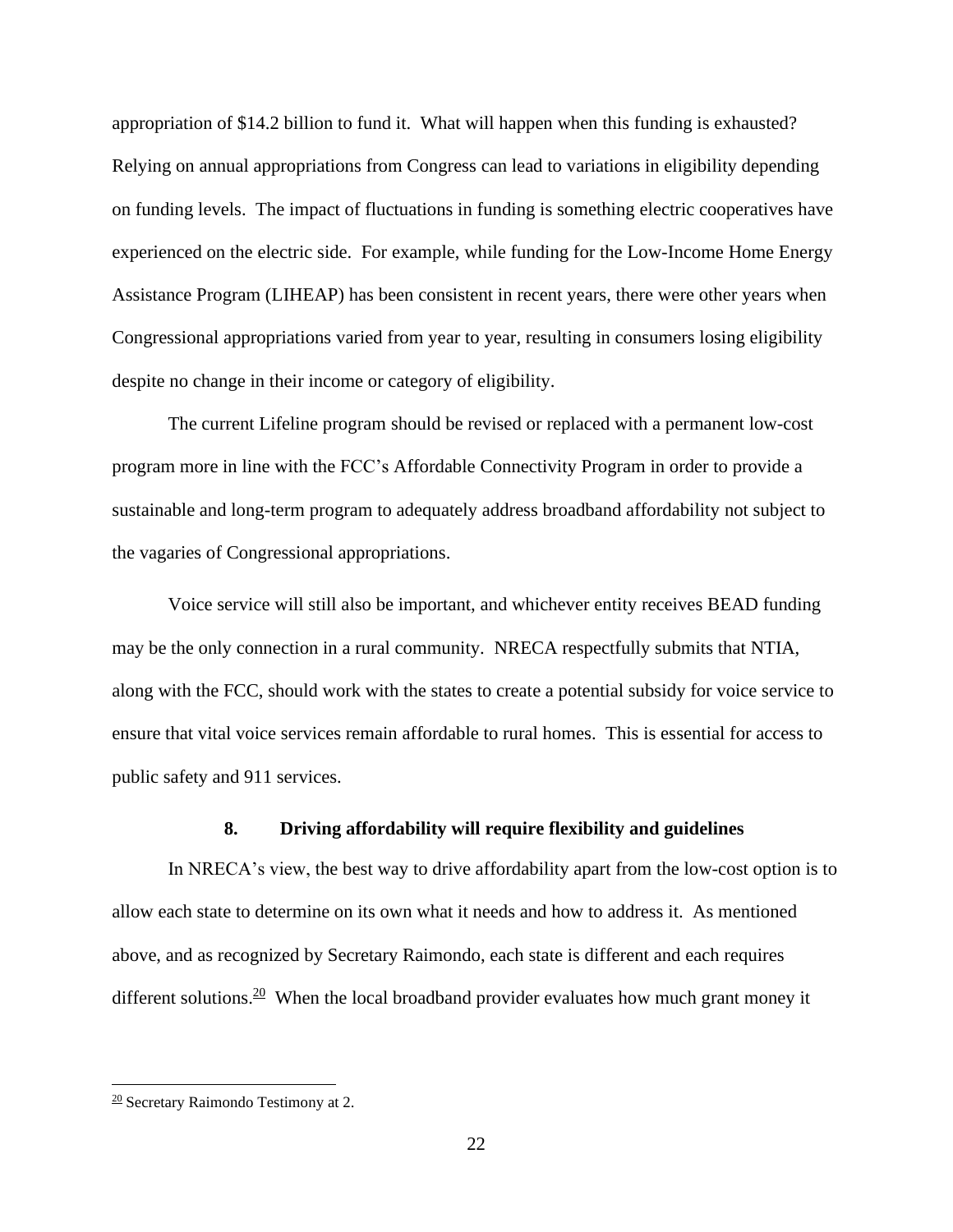receives, that provider should be encouraged to consult with the local communities regarding affordability to work out a meaningful affordability program, whatever that might be. This type of local consultation and exchange is common with electric cooperatives, for example, since coops are member-owned and are always looking for ways to benefit the community.

NTIA and the states should make sure that low price temporary or "introductory" rates are not used to meet any affordability requirement. Any affordability proposal should be permanent, not temporary. Cooperatives seek to keep their rates, both electric and broadband, as low and consistent as possible. NRECA is not aware of a single cooperative that offers a temporary or "introductory" rate. This is because of the potential for rate shock at the expiration of any temporary rate.

To assist States in determining how best to manage affordability concerns, however, NTIA should consider establishing guidelines for the low-cost option similar to what was outlined with the Emergency Broadband Benefit Program.<sup>21</sup>

#### **D. Input and Recommendations for the \$2.75 Billion Digital Equity Act Funds**

NRECA's input and recommendations to NTIA regarding the \$2.75 billion Digital Equity

Act funds are responsive to the following Questions from the Notice:

- Question #25: The Bipartisan Infrastructure Law includes historic investments in digital inclusion and digital equity, promising to bring all Americans the benefits of connectivity irrespective of age, income, race or ethnicity, sex, gender, disability status, veteran status, or any other characteristic. NTIA seeks to ensure that states use Digital Equity Planning Grants to their best effect. What are the best practices NTIA should require of states in building Digital Equity Plans? What are the most effective digital equity and adoption interventions states should include in their digital equity plans and what evidence of outcomes exists for those solutions?
- Question #26: Some states and territories will benefit from technical assistance in preparing Digital Equity Plans. What types of technical assistance, support, data, or programmatic requirements should NTIA provide to states and territories to

<sup>21</sup> *Emergency Broadband Benefit Program*, WC Docket No. 20-445, Order, 36 FCC Rcd 4612 (2021).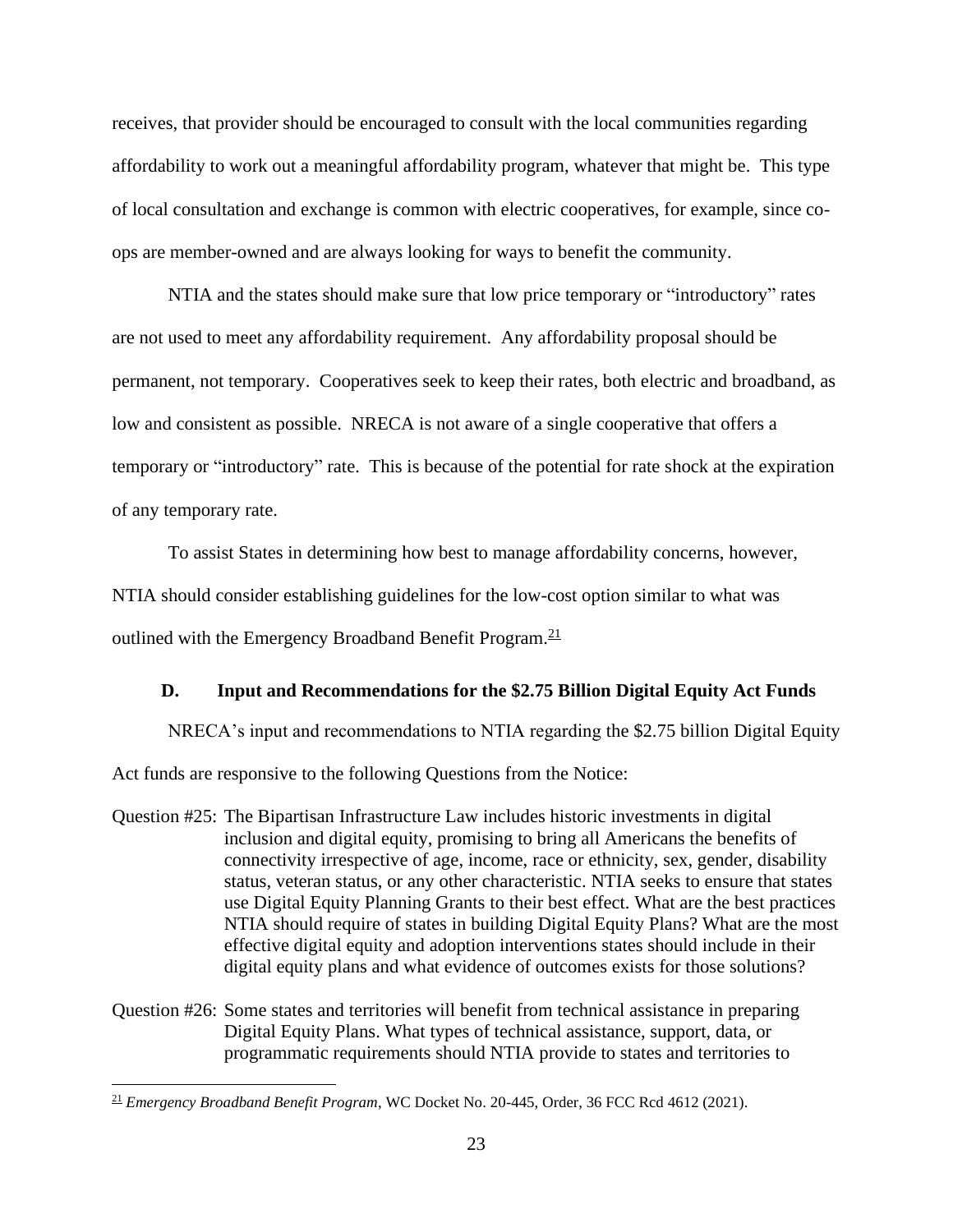produce State Digital Equity Plans that fully address gaps in broadband adoption, promote digital skills, advance equitable access to education, healthcare and government services, and build information technology capacity to enable full participation in the economy for covered populations? What steps, if any, should NTIA take to monitor and assess these practices?

Question #30: The Bipartisan Infrastructure Law requires state and territories to consult with historically marginalized and disadvantaged groups, including individuals who live in low-income households, aging individuals, incarcerated individuals (other than individuals who are incarcerated in a Federal correctional facility), veterans, individuals with disabilities, individuals with a language barrier (including individuals who are English learners and have low levels of literacy), individuals who are members of a racial or ethnic minority group, and individuals who primarily reside in a rural area. What steps should NTIA take to ensure that states consult with these groups as well as any other potential beneficiaries of digital inclusion and digital equity programs, when planning, developing, and implementing their State Digital Equity Plans? What steps, if any, should NTIA take to monitor and assess these practices?

## **1. States should include hands-on internet access training to address digital equity and to reach marginalized groups**

In the rural communities served by NRECA's electric cooperatives, many people have never had access to broadband services or the capabilities it creates. Because the service was unavailable, some rural residents may have never learned how to access the internet or explore its capabilities. Digital literacy training, especially in rural communities, should therefore be an important part of any state "best practices" to address digital equity.

Digital training needs to be hands-on because accessing the internet and exploring its capabilities can only be learned by doing. One example NTIA might consider is the "Senior2Senior" program of NRECA member Tri-County Rural Electric Cooperative in Mansfield, Pennsylvania, where high school seniors in the community sat down with senior citizens to teach them how to use the internet.<sup>22</sup> But this training is also necessary for a variety

<sup>22</sup> See [Co-op Schools Seniors on Internet as it Builds Out Broadband \(electric.coop\)](https://www.electric.coop/co-op-schools-seniors-on-internet-as-it-builds-out-broadband) (last visited Feb. 1, 2022) ("'I've never seen so many smiles,' said Gerski, the senior vice president of business development at Tri-Co Connections. 'Now they are emailing their grandchildren. That's what it's all about.'")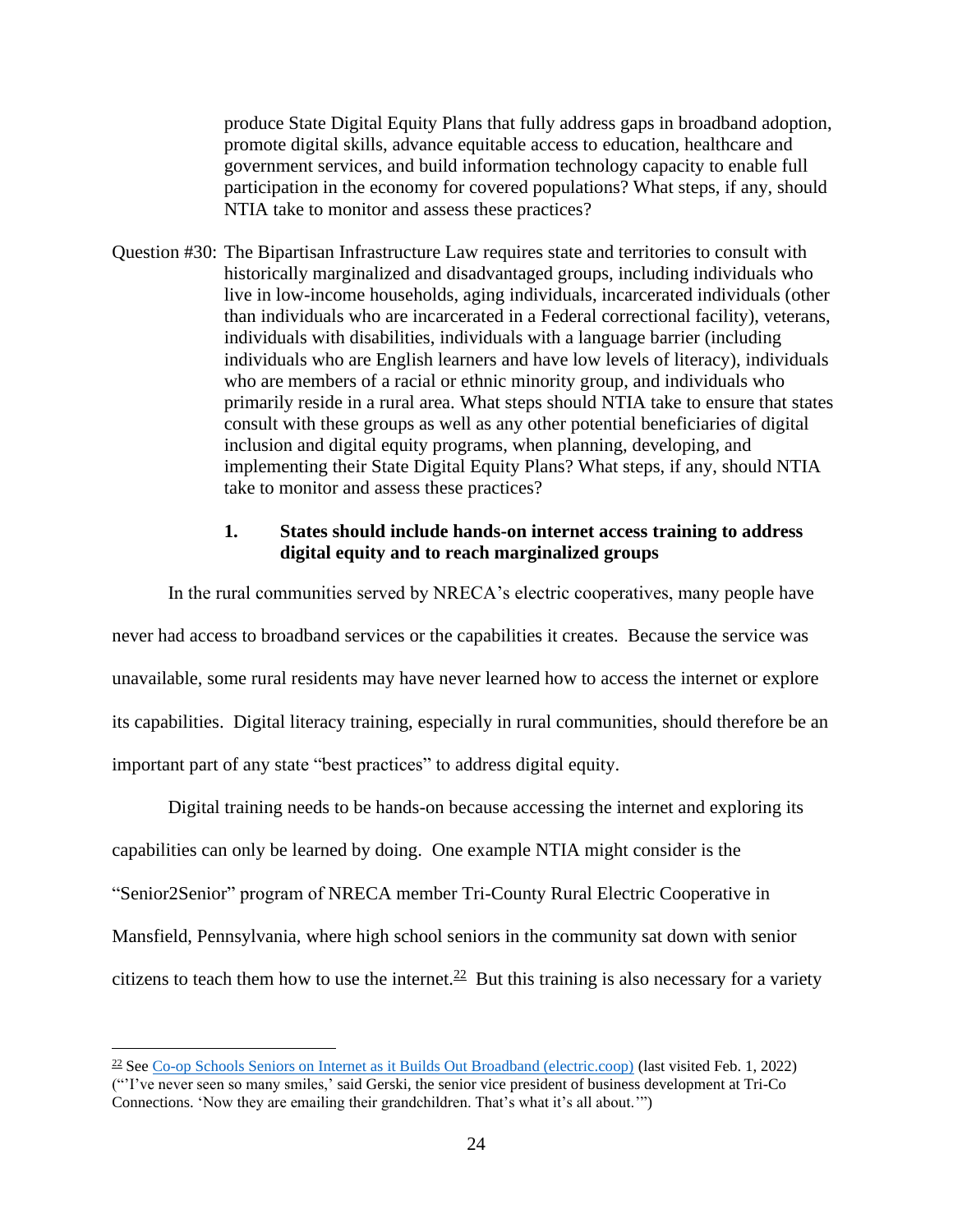of other rural Americans. Consider for example parents in rural areas who have had little to no experience with formal internet access other than cellular service, and who now need to support their children in their online educational pursuits.

In addition to recruiting high school students, NRECA requests that NTIA consider libraries and faith-based hands-on programs as potential "best practices" for a state to consider in order to enhance digital literacy.

## **E. Input and Recommendations for the \$1 Billion Middle Mile Broadband Infrastructure Grant Program**

NRECA's input and recommendations to NTIA regarding the \$1 billion Middle Mile

Broadband Infrastructure Grant Program funds are responsive to the following Questions from

the Notice:

- Question #32: Middle-mile infrastructure is essential to American connectivity. Lack of affordable middle-mile access can have a substantial impact on the retail prices charged for broadband services. How should the Assistant Secretary ensure that middle-mile investments are appropriately targeted to areas where middle-mile service is non-existent or relatively expensive? To what extent should middlemile grants be targeted to areas in which middle-mile facilities exist but cannot economically be utilized by providers that do not own them? Should NTIA target middle-mile funds to areas where interconnection and backhaul costs are impacted by a lack of competition or other high-cost factors?
- Question #33: The Bipartisan Infrastructure Law's provisions regarding the Middle Mile Broadband Infrastructure Grant Program set out a range of considerations governing NTIA's assessment of proposals seeking middle-mile funding, including improving affordability, redundancy and resiliency in existing markets, leveraging existing rights-of-way, assets, and infrastructure, and facilitating the development of carrier-neutral interconnection points. See BIL § 60401(e), (b)(2), (d)(2). How should NTIA implement these requirements, and the others listed in the legislation, in prioritizing middle-mile grant applications?
- Question #34: What requirements, if any, should NTIA impose on federally funded middle-mile projects with respect to the placement of splice points and access to those splice points? Should NTIA impose other requirements regarding the location or locations at which a middle-mile grantee must allow interconnection by other providers?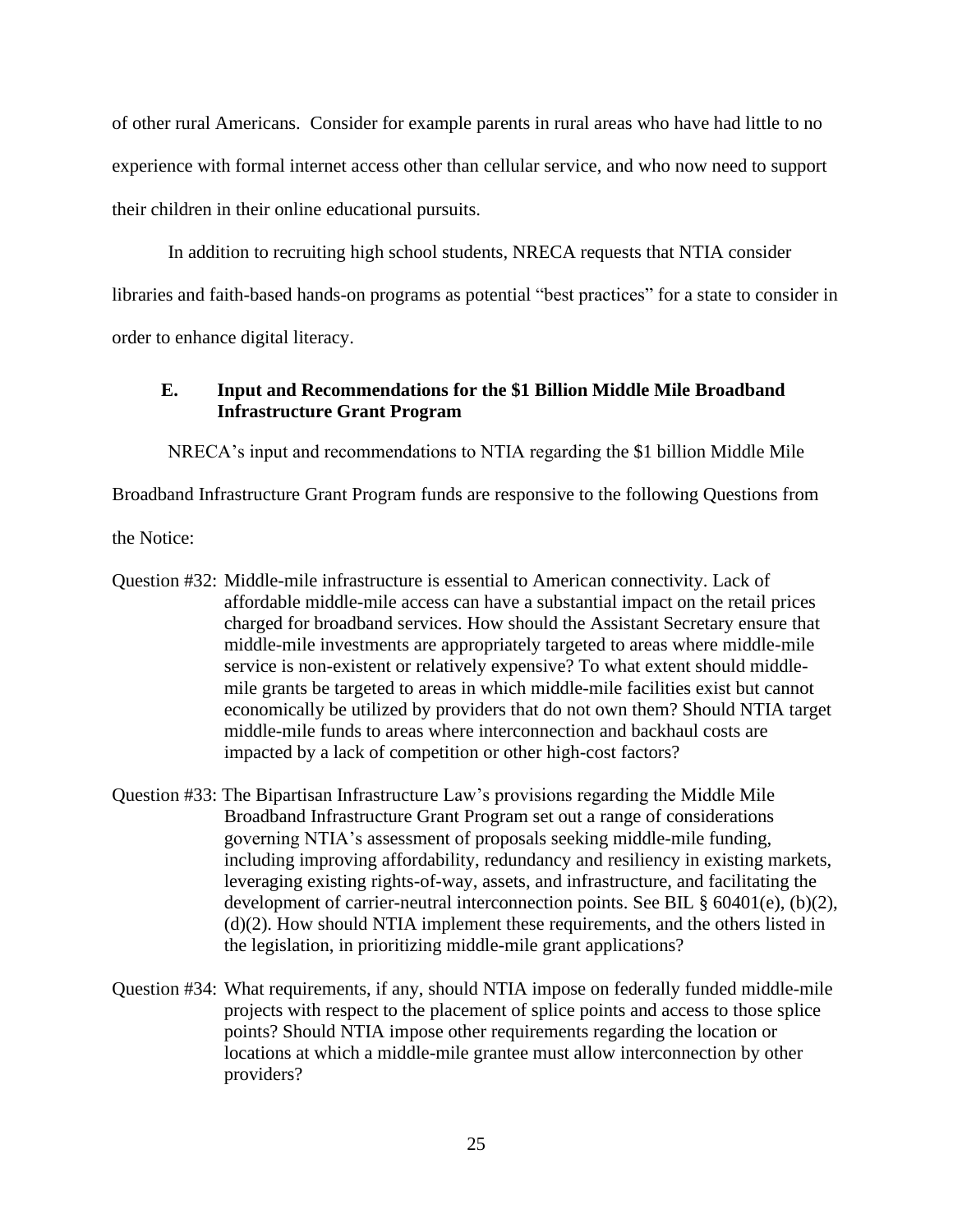Question #35: How can the Middle Mile Broadband Infrastructure program leverage existing middle-mile facilities, access to rights of way, poles, conduit, and other infrastructure and capabilities that are owned, operated, or maintained by traditional and non-traditional providers (public and investor-owned utilities, grid operators, co-ops, academic institutions, cloud service providers, and others) to accelerate the deployment of affordable, accessible, high-speed broadband service to all Americans? What technical assistance or guidance should NTIA provide to encourage applications for this program? Are there examples of successful deployments and/or benefits provided by non-traditional providers to highlight?

## **1. Middle-mile funding priority should be given to rural areas, to areas that lack middle-mile capacity, and to providers willing to serve communities along the entire middle-mile route**

NRECA notes that many of the more expensive rural middle-mile routes are avoided by large providers, whether the added expense is due to low population densities, large numbers of unserved and underserved Americans, or areas with problematic terrain like mountains or rocky areas. And in rural areas where large carriers actually do run fiber, the carriers often do not serve the communities along the route. Instead, such middle-mile facilities merely link one urban area to another urban area and fail to benefit the rural communities in between. Some others may connect the small town population center(s) along the way but not the surrounding, more rural communities.

To address this problem, NTIA should establish a priority for funding middle-mile projects that are located in rural areas and that are constructed by electric cooperatives or other nonprofit entities, either alone or in collaboration and partnership with other electric co-ops, their communities, independent telephone cooperatives and other small community-based providers. As explained above, cooperatives and other nonprofit entities are not as concerned with profits and take a longer-term, more community-oriented approach to broadband investment and implementation. For these reasons, and as explained above, broadband funding administered by the Treasury Department and the Department of Agriculture both encourage priority support for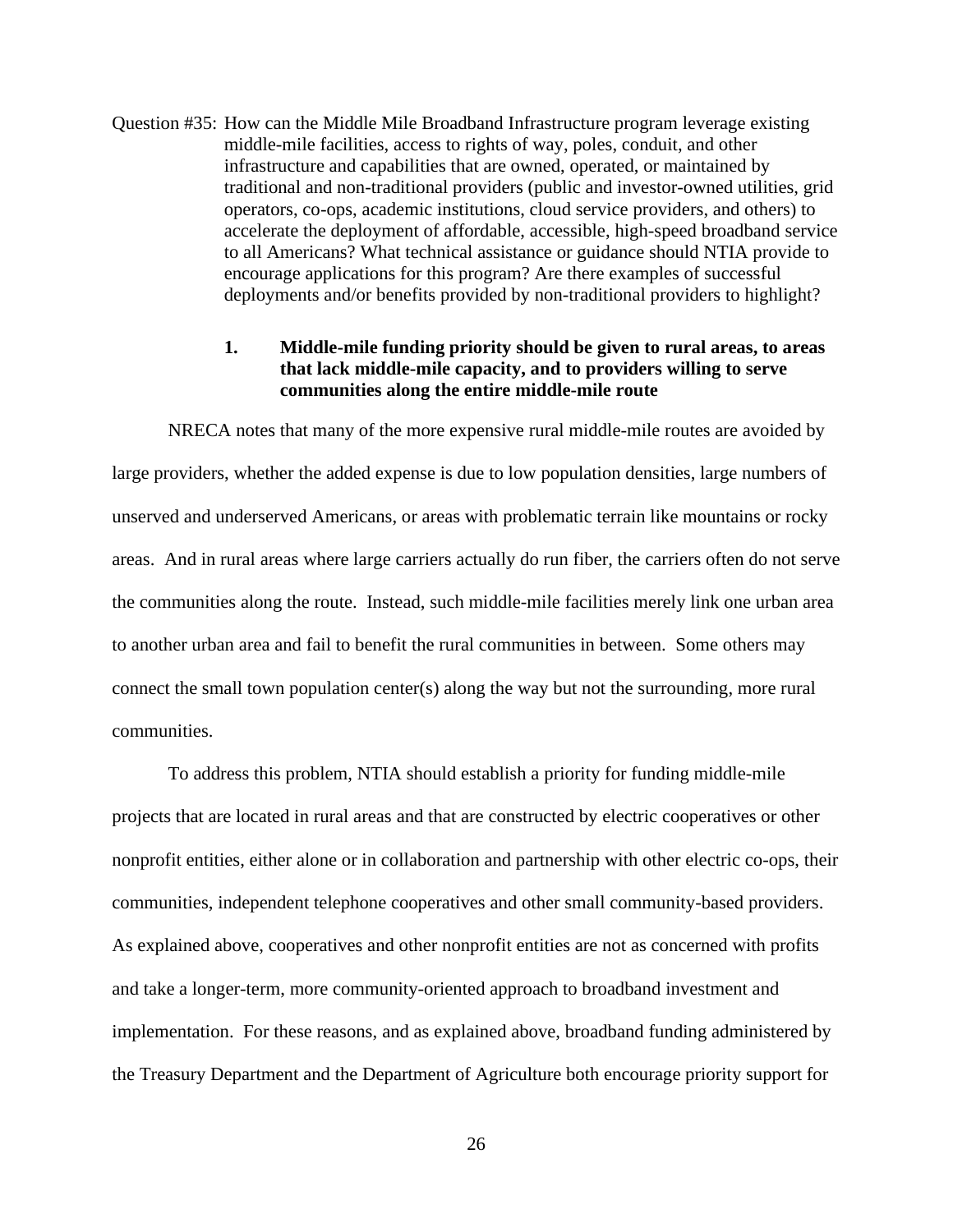co-ops and other nonprofits. $^{23}$  NTIA should do the same. NRECA also notes that many electric cooperatives are already offering symmetrical gigabit service, and the lowest speed many offer is 100/100 Mbps. Such networks help to ensure middle-mile networks will remain "future proof," and capable of providing adequate capacity for at least 10 years, even as more rural communities are connected and the demand for bandwidth increases.

NTIA should also establish priority funding for middle-mile projects that are designed to serve communities along the entire middle-mile route. Priority should be given to middle-mile facilities which will actually and adequately serve the current and growing broadband needs of the communities they pass through, as measured using benchmarks like the percentage of broadband coverage and available capacity.

Finally, because many existing middle-mile facilities simply run fiber through a community without actually serving it, NTIA should prioritize middle-mile providers that actually will serve communities along the route, even if such middle-mile infrastructure spans the same route as existing facilities that do not serve the community.

## **2. Middle-mile providers should be encouraged, if not required, to allow interconnection all along the middle-mile route**

Because of the "pass-through" problem described above, NTIA should encourage, if not require, funded middle-mile facilities to interconnect with the rural communities that they "pass through." Funding recipients should be encouraged or required to construct collocation shelters in these pass-through communities, and to coordinate with localities and anchor institutions to ensure that any locality or anchor institution (including farms, public safety entities, businesses, local government office, etc.) along the route that wants to receive service will not be left behind.

 $\frac{23}{21}$  Treasury Department SLFRF Final Rule at p. 310; Department of Agriculture, Funding Opportunity Announcement for ReConnect Program Round Three (Oct. 25, 2021): [2021-23128.pdf \(federalregister.gov\).](https://public-inspection.federalregister.gov/2021-23128.pdf)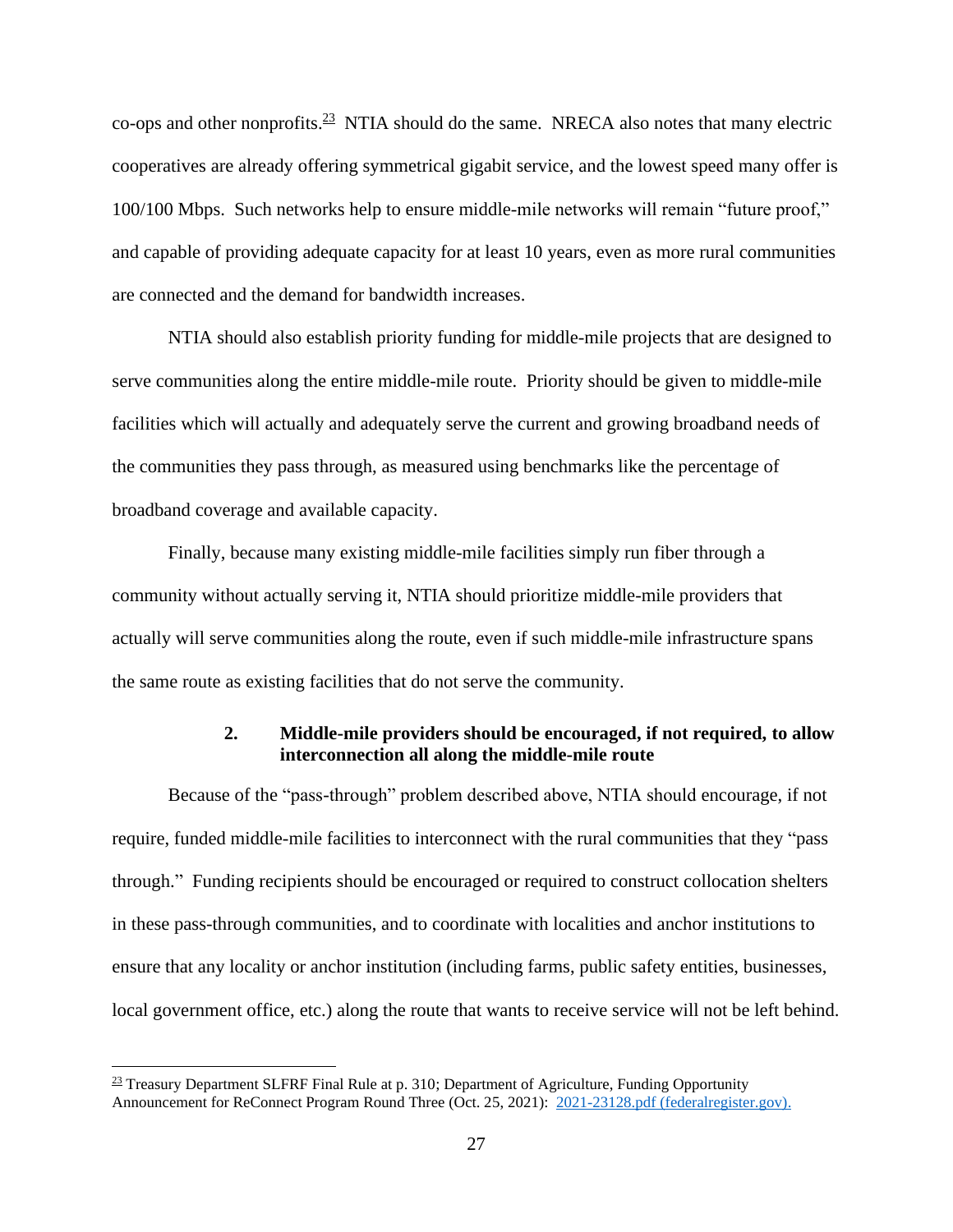To incentivize this, the costs of collocation shelters and interconnection points should be an eligible expense.

Such interconnections all along the middle-mile route would enable the full use of middle-mile facilities passing through rural areas, creating a far better use of valuable middlemile funding than simply linking one urban area to another. Indeed, NRECA notes that such interconnection is consistent with the electric cooperative model of collaboration and sharing with other cooperatives and entities, for the benefit of all communities.

## **3. NTIA should leverage existing facilities and access to poles, conduits and ROWs in several ways**

As explained above, electric utilities hold existing easements and rights-of-way ("ROW") which cover electric facilities and service. Running fiber solely to support electric operations requires minimal effort and typically is covered as an electric facility. However, often existing easements and ROW might not cover commercial broadband service (retail or wholesale) when it is transmitted across that same fiber, whether by an electric cooperative retail broadband provider itself or by some other third party retail provider leasing fiber capacity.

Similar easement and ROW issues exist for utilities and others attempting to install and maintain middle-mile broadband facilities. Existing transmission (as opposed to local distribution) rights of way often do not allow the ROW holder to bury facilities. Expanding such ROWs/easements to allow for the burying of broadband facilities could reduce regulatory approvals, expanding the options for middle mile routes and speeding broadband deployment.

To address these concerns, NTIA should encourage States include in their state plans the adoption of laws expanding electric easements and ROW to include broadband. To date, about 18 states have adopted such laws to make electric easements and ROW more compatible with broadband expansion, but issues remain in the others.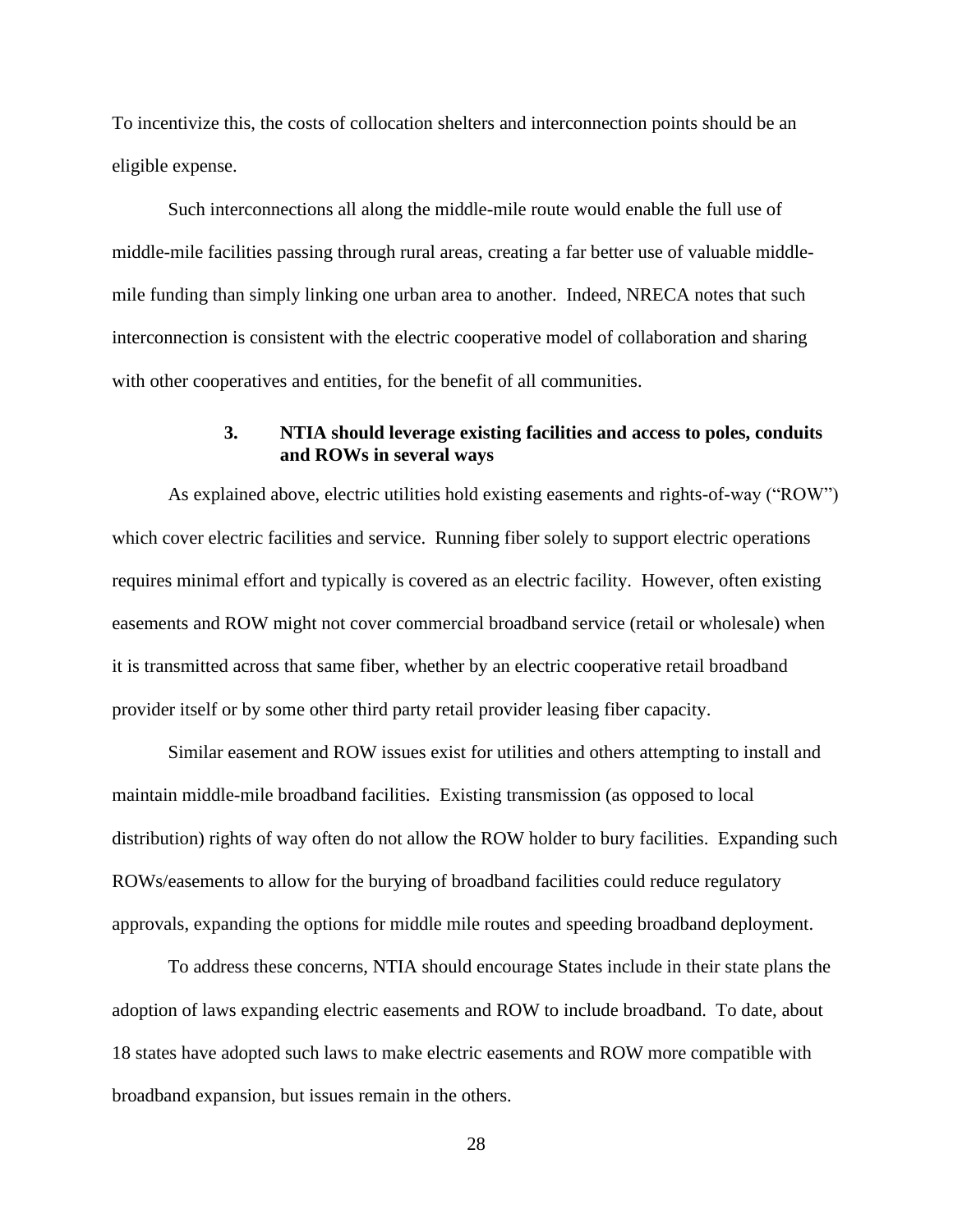This same issue also exists when crossing federal lands, which causes major delays and costs, as NRECA explained above using the example of Yampa Valley Electric Association's unexpected and unbudgeted Bureau of Land Management oversight costs and delays.

To avoid such egregious and unnecessary expenses and delays, NTIA should work with BLM, the Forest Service, and other federal agencies to address such issues pertaining to environmental and other oversight on federal lands.

#### **III. CONCLUSION**

NRECA greatly appreciates the opportunity to provide input and recommendations to NTIA regarding this historic funding for broadband projects that is enabled by the Bipartisan Infrastructure Law. NRECA is particularly sensitive to the challenges faced by rural communities lacking high speed internet access now and in the future, and to how this funding can be used to answer those challenges. We therefore respectfully request NTIA to consider these comments in support of a better future for rural America and for all of America.

Respectfully submitted,

#### **National Rural Electric Cooperative Association**

By:  $\frac{|s|}{|s|}$ Brian M. O'Hara Senior Director Regulatory Issues National Rural Electric Cooperative Association 4301 Wilson Blvd. Arlington, VA 22203 703-907-5798 [brian.ohara@nreca.coop](mailto:brian.ohara@nreca.coop)

Of Counsel: Thomas B. Magee Keller and Heckman LLP 1001 G Street NW, Suite 500 West Washington, DC 20001 202-434-4128